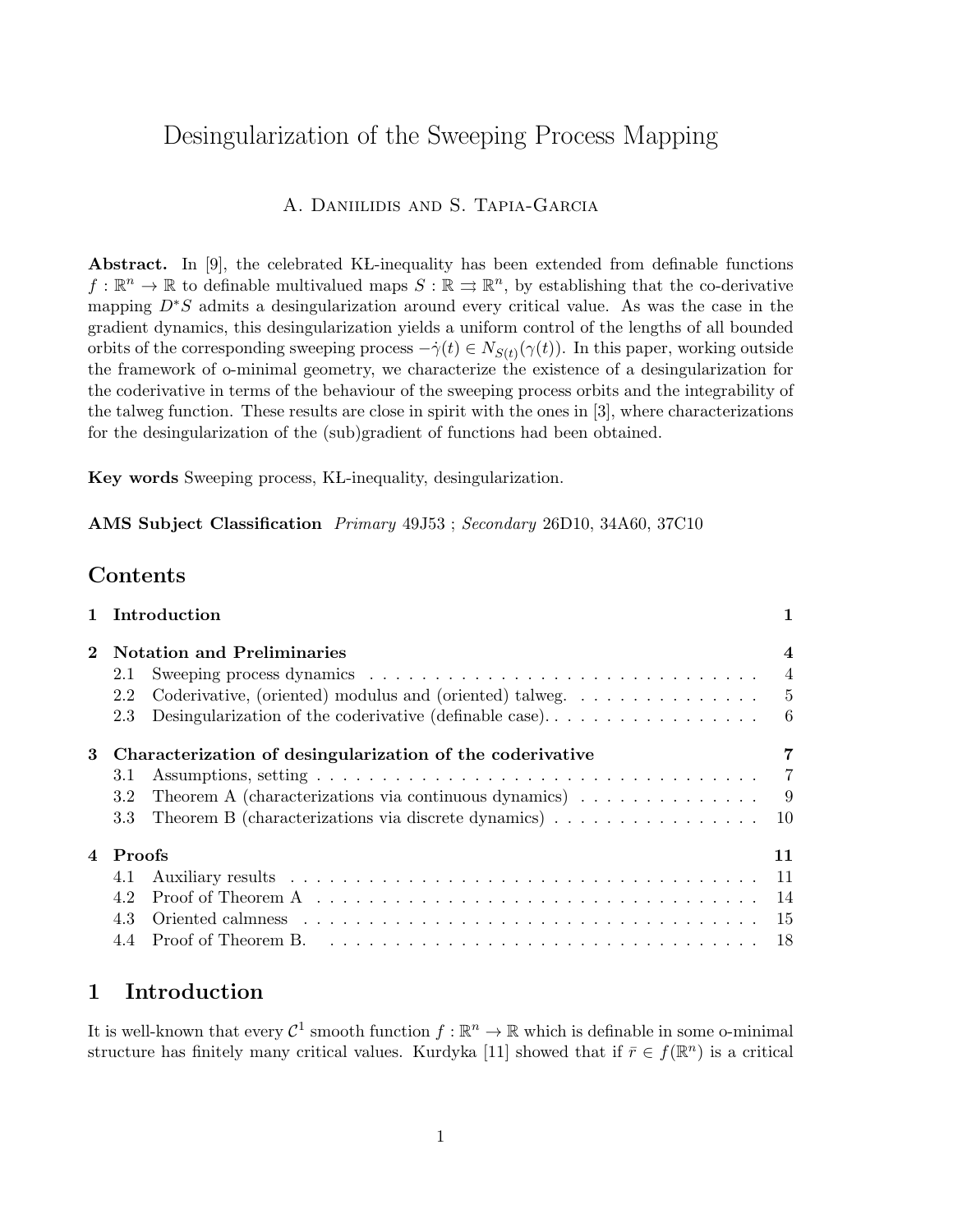value and U is a nonempty open bounded subset of  $\mathbb{R}^n$ , then there exist  $\rho > 0$  and a  $\mathcal{C}^1$ -smooth function  $\psi : [\bar{r}, \bar{r} + \rho] \to [0, +\infty)$  satisfying

$$
\|\nabla(\psi \circ f)(x)\| \ge 1, \quad \text{for all } x \in \mathcal{U} \text{ such that } f(x) \in (\bar{r}, \bar{r} + \rho). \tag{1}
$$

The above inequality generalizes to o-minimal functions the Lojasiewicz gradient inequality (established in [15] for the class of  $\mathcal{C}^1$  subanalytic functions) and is nowadays known as the Kurdyka-Lojasiewicz inequality (in short, KL-inequality). For definitions and properties of ominimal functions the reader is referred to  $[20]$ . Both the Lojasiewicz and the KL-inequality have been further extended to nonsmooth (subanalytic and respectively o-minimal) functions, see [1, 2]. These inequalities allow to control uniformly the lengths of the bounded (sub)gradient orbits, see [16, 11, 1] .

One of the main features of Kurdyka's work [11] was to consider the so-called talweg function

$$
m(r) = \inf_{x \in \mathcal{U}} \{ \| \nabla f(x) \| : f(x) = r \}, \qquad r \in (\bar{r}, \bar{r} + \rho), \tag{2}
$$

which captures the worst behaviour (lower value of the norm of the gradient) at the level set  $[f = r]$ . Kurdyka used the above function to defined the talweg set  $V(r)$  consisting of points  $x \in f^{-1}(r)$  with  $\|\nabla f(x)\| \leq 2m(r)$ . He then made use of a definable version of the *curve selec*tion lemma to obtain a smooth curve  $r \mapsto \theta(r) \in V(r)$  which is directly linked to the *desingulariz*ing function  $\psi$ . A straightforward consequence of (1) is that the length of every bounded gradient curve  $\dot{\gamma} = -\nabla f(\gamma)$  contained in  $f^{-1}((\bar{r}, \bar{r} + \rho))$  is majorized by  $\psi(\bar{r} + \rho) - \psi(\bar{r})$  (and therefore it is bounded). The same is true for the lengths of the piecewise gradient curves, that is, curves obtained by concatenating countably many gradient curves  $\{\gamma_i\}_{i\geq 1}$ , where  $\gamma_i \subset f^{-1}([r_{i+1}, r_i))$ and  $\{r_i\}_i$  is a strictly decreasing sequence in  $(\bar{r}, \bar{r} + \rho)$  converging to  $\bar{r}$ . These curves may have countably many discontinuities.

Outside the framework of o-minimality the KL-inequality (1) may fail even for  $\mathcal{C}^2$ -smooth functions [3, Section 4.3] or for  $\mathcal{C}^{\infty}$ -smooth function with a unique critical value [18, p. 12]. Bolte, Daniilidis, Ley and Mazet in [3] considered the problem of characterizing the existence of a desingularization function  $\psi$  and the validity of (1) for an upper isolated critical value  $\bar{r}$  of a semiconvex *coercive* function f defined in a Hilbert space. (A function f is called coercive, if it has bounded sublevel sets. This assumption replaces the use of an open bounded set  $\mathcal{U}$  in Kurdyka's result.) We reproduce below one of the main results of the aforementioned work, see [3, Theorem 20], for the special case where the function is smooth and defined in finite dimensions.

**Theorem 1** (characterization of the KL-inequality). Let  $f : \mathbb{R}^n \to \mathbb{R} \cup \{+\infty\}$  be a  $\mathcal{C}^2$ -smooth (or more generally  $\mathcal{C}^1$ -smooth semi-convex) coercive function and  $\bar{r} \in f(\mathbb{R}^n)$  an upper isolated critical value. The following statements are equivalent:

a) (KL-inequality) There exist  $\rho > 0$  and a smooth function  $\psi : [\bar{r}, \bar{r} + \rho] \to [0, \infty)$  such that

$$
\|\nabla(\psi \circ f)(x)\| \ge 1, \text{ for all } x \in f^{-1}((\bar{r}, \bar{r} + \rho)).
$$

b) (Length control for gradient curves) There exist  $\rho > 0$  and a strictly increasing continuous function  $\sigma : [\bar{r}, \bar{r} + \rho) \to [0, \infty)$  with  $\sigma(\bar{r}) = 0$  such that

$$
\int_0^T \|\dot{\gamma}(t)\|dt \le \sigma(f(\gamma(0))) - \lim_{t \to T} \sigma(f(\gamma(t))), \qquad (we \ may \ have \ T = +\infty)
$$

for all gradient curves  $\gamma : [0, T) \to \mathbb{R}^n$  with  $\gamma([0, T)) \subset f^{-1}((\bar{r}, \bar{r} + \rho)).$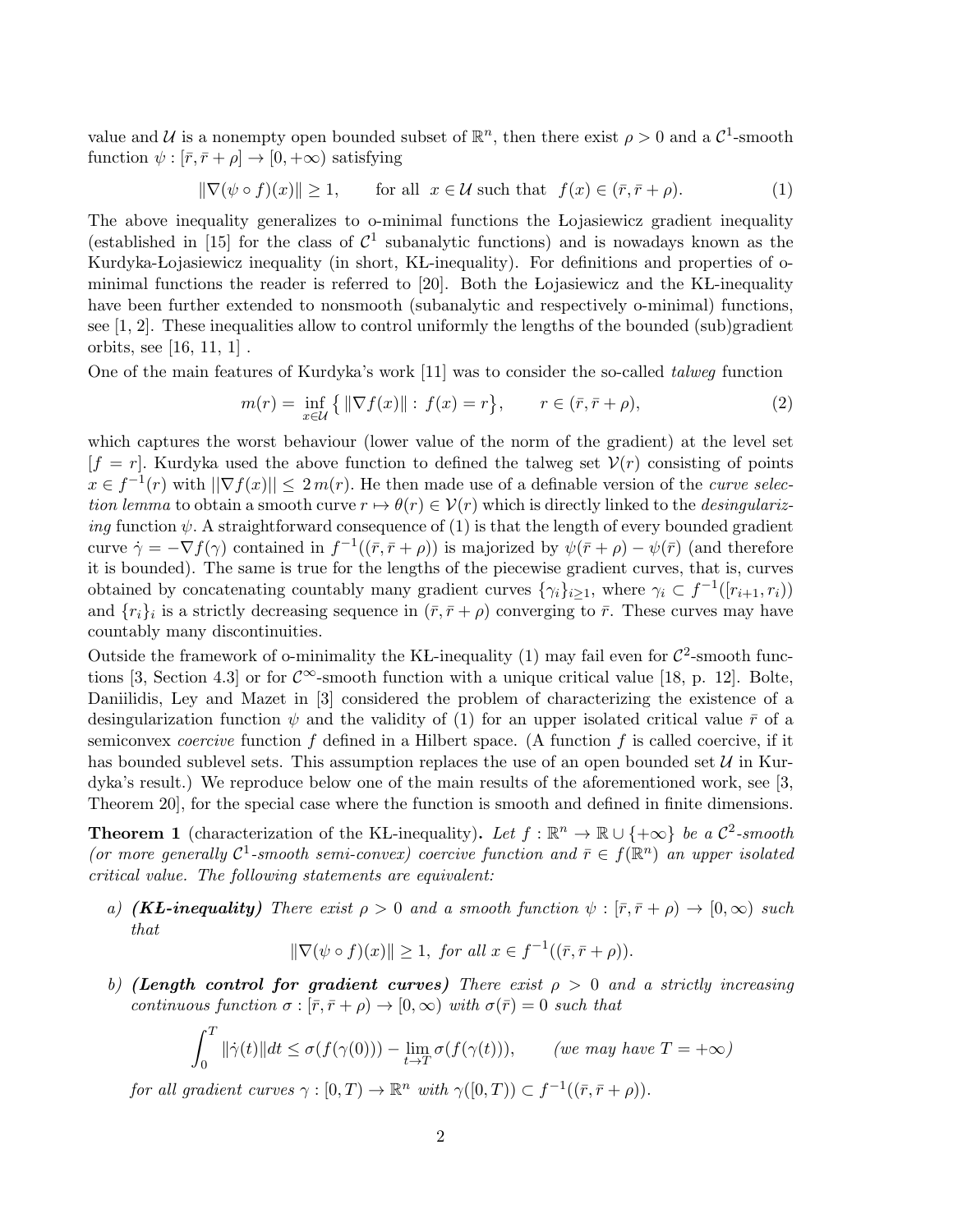c) (Length bound for piecewise gradient curves) There exist  $\rho, M > 0$  such that

$$
\int_0^T \|\dot{\gamma}(t)\|dt \le M,
$$

for all piecewise gradient curves  $\gamma : [0, T) \to \mathbb{R}^n$  with  $\gamma([0, T)) \subset f^{-1}((\bar{r}, \bar{r} + \rho)).$ 

d) (Integrability condition) There exists  $\rho > 0$  such that the function

$$
r \mapsto \sup_{x \in f^{-1}(r)} \frac{1}{\|\nabla f(x)\|}, \qquad r \in (\bar{r}, \bar{r} + \rho),
$$

is finite-valued and belongs to  $\mathcal{L}^1(\overline{r}, \overline{r} + \rho)$ .

Recently, Daniilidis and Drusvyatskiy [9] showed that every multivalued map  $S : \mathbb{R} \implies \mathbb{R}^n$ with definable graph admits a desingularization of its graphical coderivative  $D^*S : \mathbb{R}^n \implies \mathbb{R}$ around any critical value  $t \in \mathbb{R}$ . (Relevant definitions and a more precise statement are given in Section 2.3.) This result yields a uniform bound for the lengths of all bounded orbits of the sweeping process defined by  $S$  (see forthcoming Definition 2). The aforementioned results of [9] are also covering the results of Kurdyka in [11] by considering a sweeping process mapping  $S$ related to the sublevel sets of the smooth definable function  $f(c.f.$  Remark 9).

The main contributions of this work are the following:

- Without assuming o-minimality, we characterize the desingularization of the coderivative of a smooth sweeping process (see Definition 10) by establishing an analogous result to Theorem 1. This is the main result of this work, which is resumed in Section 3.2.
- Since the evolution of the sweeping process is not reversible in time, we introduce in Definition 3 an asymmetric version of the modulus for the coderivative of a multivalued map  $S, ||D^*S(t, x)|^+$ , that captures the orientation of the dynamics. (In [9], the prevailing assumption of o-minimality made it possible to work directly with the usual modulus.)
- We establish an asymmetric version of [19, Theorem 9.40] (sometimes known as the Mordukhovich Criterion) relating the asymmetric modulus of the coderivative to the *oriented* calmenss of the multivalued map (Proposition 23). We then obtain Theorem B (Section 3.3) which relates the desingularization of the coderivative with the length of discrete sequences given by the catching–up algorithm. (This algorithm can be perceived as the proximal algorithm over a function  $f$  whenever the multivalued map  $S$  is defined by the sublevel sets of  $f$ .)

The outline of this manuscript is as follows: In Section 2, we fix our notation, we quote preliminary results of variational analysis required in the sequel. In Section 3, we fix our setting, explain our assumptions and state the two main results of this paper (Theorem A and Theorem B). The proofs of these results together with other auxiliary results will be given in Section 4.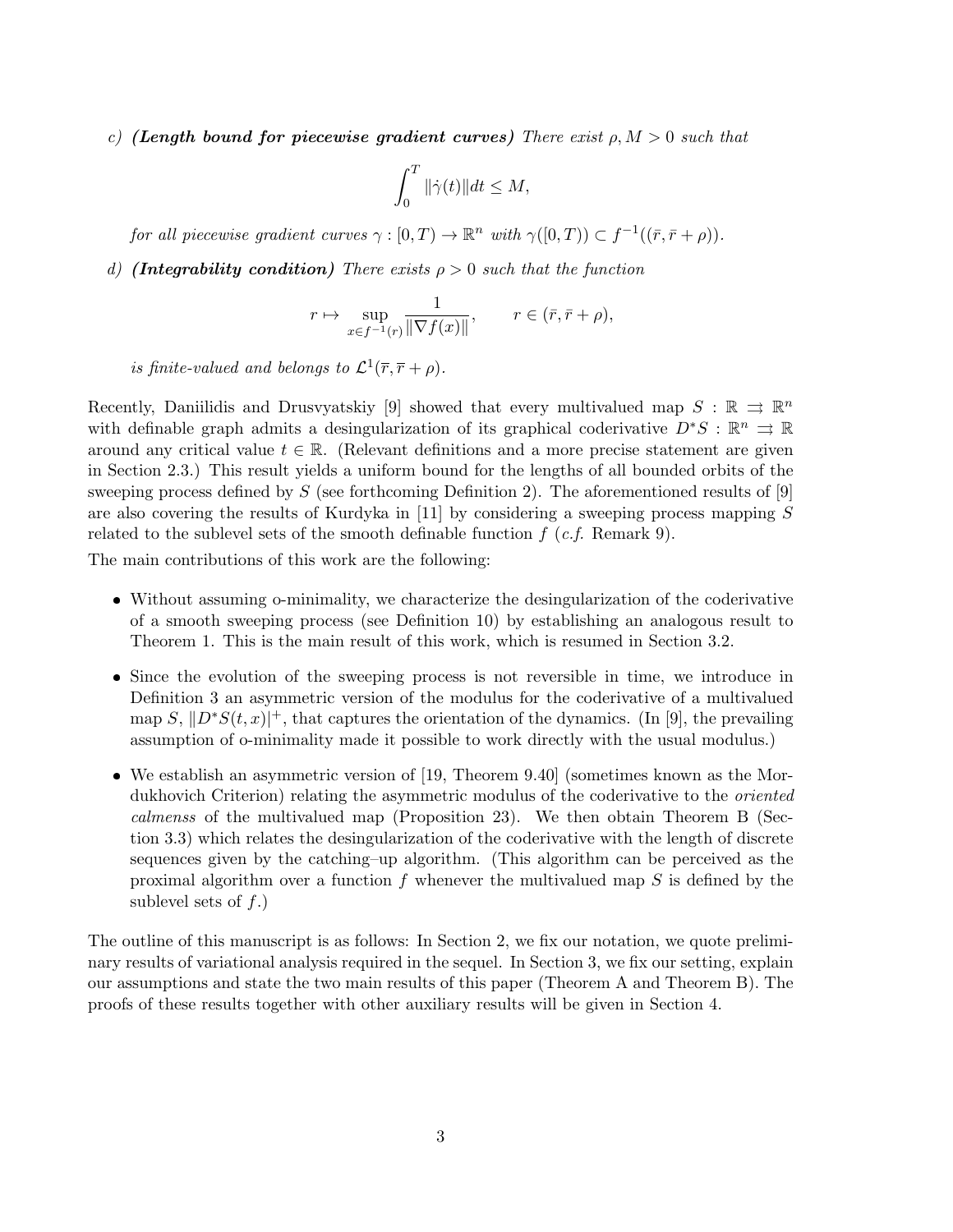## 2 Notation and Preliminaries

The notation used along this paper is standard and follows the lines of [19]. For any two nonempty sets  $A, B \subset \mathbb{R}^n$ , the excess of A over B is given by  $ex(A, B) := sup{d(x, B) : x \in A}$ and their Hausdorff-Pompeiu distance is defined by dist  $(A, B) := \max \{ex(A, B), ex(B, A)\}.$ Let  $C \subseteq \mathbb{R}^n$  be a closed set and let  $x \in \mathbb{R}^n$ . The set of projections of x at C is defined by

 $Proj_C(x) := \{y \in C : ||x - y|| = d(x, C)\}\$ , where  $d(x, C) := inf_{y \in C} d(x, y)$ . The Fréchet normal cone to C at  $x \in C$ , denoted by  $\hat{N}_C(x)$ , is the set of vectors  $v \in \mathbb{R}^n$  satisfying

$$
\limsup_{\substack{y \in C \\ y \to x}} \frac{\langle v, y - x \rangle}{\|y - x\|} \le 0.
$$

The limiting normal cone to C at x, denoted by  $N_C(x)$ , consists of all vectors  $v \in \mathbb{R}^n$  such that there exists a sequence  $(x_i)_i \subset C$  and  $v_i \in \hat{N}_C(x_i)$  satisfying  $x_i \to x$  and  $v_i \to v$ .

#### 2.1 Sweeping process dynamics

Let  $S : \mathbb{R} \rightrightarrows \mathbb{R}^n$  be a multivalued map. The effective domain of S, denoted by dom(S), is the set  $\{t \in \mathbb{R}: S(t) \neq \emptyset\}$ . We denote by  $\mathcal{S} = \text{gph}(S)$  the graph of the multivalued map S, that is,

$$
S = \text{gph}(S) := \{(t, x) \in \mathbb{R}^{n+1} : x \in S(t)\}.
$$

Let us introduce the following dynamical system, known as sweeping process, determined by the multivalued function S. The definition implicitely implies that  $dom(S)$  has nonempty interior, and is often an interval (possibly unbounded). In particular, in our seeting  $(c.f)$  Assumptions in Section 3.1) dom $(S)$  will always be an interval (possibly unbounded).

**Definition 2** (sweeping process dynamics). Let  $S : \mathbb{R} \implies \mathbb{R}^n$  be a multivalued map and  $I \subset$ dom(S) be a nonempty interval of R. We say that the absolutely continuous curve  $\gamma: I \to \mathbb{R}^n$ is a solution (orbit) of the sweeping process defined by S if

$$
\begin{cases}\n-\dot{\gamma}(t) \in N_{S(t)}(\gamma(t)), \ \forall_{a.e.} \ t \in I, \\
\gamma(t) \in S(t), \qquad \forall t \in I,\n\end{cases}
$$
\n(3)

where  $N_{S(t)}(\gamma(t))$  stands for the normal cone of  $S(t)$  at  $\gamma(t)$ .

Notice that (3) can be formally satisfied by curves with possible discontinuities (the set of discontinuities has then to be of measure zero). For our purposes it is useful to consider the class of *piecewise absolutely continuous* curves, that is, curves  $\gamma: I \to \mathbb{R}^n$  whose possible discontinuities are contained in a closed countable set  $D$  and being absolutely continuous on each interval of  $I \setminus D$ . This latter set is open, therefore it is a countable union of disjoint intervals  $J_i$ , and  $\gamma$  is required to be absolutely continuous on each  $J_i$ .

*Notation*  $(\mathcal{AC}(S, I), \mathcal{PAC}(S, I))$ *.* We denote by  $\mathcal{AC}(S, I)$  (respectively  $\mathcal{PAC}(S, I)$ ) the set of absolutely continuous (respectively, piecewise absolutely continuous) orbits of the sweeping process S defined on the interval  $I \subset \text{dom}(S)$ . The length of a (piecewise) absolutely continuous curve  $\gamma: I \to \mathbb{R}^n$  is given by the formula

$$
\ell(\gamma) := \int_I \|\dot{\gamma}(t)\|dt.
$$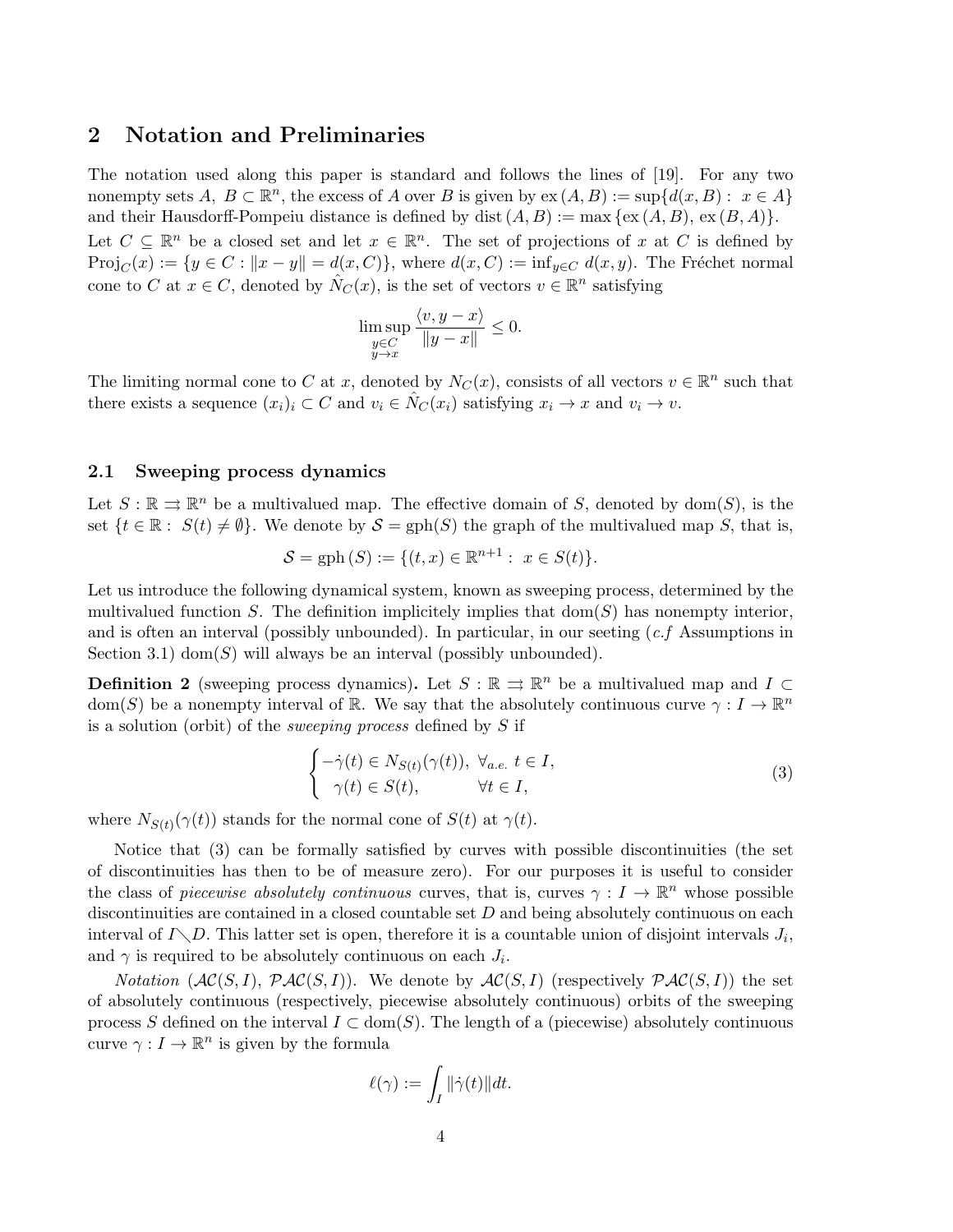### 2.2 Coderivative, (oriented) modulus and (oriented) talweg.

Let  $S : \mathbb{R} \rightrightarrows \mathbb{R}^n$  be a multivalued map with closed values.

**Definition 3** (Coderivative). The (limiting) coderivative of S at  $(t, x) \in S$  in  $u \in \mathbb{R}^n$  is defined as follows:

$$
D^*S(t, x)(u) := \{ a \in \mathbb{R} : (a, -u) \in N_S(t, x) \}.
$$

Therefore  $D^*S(t, x): \mathbb{R}^n \rightrightarrows \mathbb{R}$  is a multivalued map and

$$
(u, a) \in \text{gph } D^*S(t, x)
$$
 if and only if  $(a, -u) \in N_S(t, x)$ .

Since gph  $D^*S(t, x)$  is a cone, the map  $D^*S(t, x)$  is positively homogeneous and we can define its modulus via the formula:

$$
||D^*S(t,x)||^+ := \sup_{||u|| \le 1} \{|a| : a \in D^*S(t,x)(u)\}.
$$

Although the above definition of a modulus is classical and relates nicely to the Lipschitz continuity of S (c.f. [19, Theorem 9.40]), the symmetry of the absolute value of  $\mathbb R$  (representing the time in our dynamics) does not fit to the non-reversible dynamics of the sweeping process. To remedy this, one needs to replace |a| in the above formula by  $a^+ := \max\{0, a\}$  which eventually gives rise to the following definition.

**Definition 4** (Asymmetric modulus of coderivative). For every  $(t, x) \in S$  we define the asymmetric modulus of the coderivative  $D^*S(t, x)$  as follows:

$$
||D^*S(t,x)|^+ = \sup \{a^+ : a \in D^*S(t,x)(u), ||u|| \le 1\},\
$$

where we adopt the convention  $\sup(\emptyset) = 0$ .

The following example gives some insight about the difference between the two moduli.

**Example 5.** Let  $f : \mathbb{R}^n \to \mathbb{R}$  be a  $\mathcal{C}^1$ -smooth function and set

$$
S(r) = [f \le r] := \{x \in \mathbb{R}^n : f(x) \le r\}, \quad \text{for all } r \in \mathbb{R}.
$$

This defines a multivalued map  $S : \mathbb{R} \rightrightarrows \mathbb{R}^n$  associated to f, in the sense that the graph S of S is the epigraph of f (up to a permutation of coordinates that brings the first coordinate of  $\mathbb{R}^{n+1}$ to the last position). Let  $x \in S(r)$ .

If  $f(x) < r$ , then  $x \in \text{int}(S(r))$  and  $N_{\mathcal{S}}(r, x) = \{0\}$ , yielding  $||D^*S(r, x)||^+ = ||D^*S(r, x)||^+ = 0$ . On the other hand, since the normal space of gph(f) at  $(x, f(x))$  is exactly  $\mathbb{R}(\nabla f(x), -1)$ , if  $f(x) = r$ , then  $N_{\mathcal{S}}(r, x) = \mathbb{R}_{+}(-1, \nabla f(x))$ . Thus,

$$
||D^*S(t,x)||^+ = \frac{1}{||\nabla f(x)||}
$$
, but  $||D^*S(t,x)||^+ = 0$ .

We now define the *oriented talweg* function associated to the multivalued map  $S : \mathbb{R} \rightrightarrows \mathbb{R}^n$ . This captures the worst case (larger value of the oriented modulus of the coderivative) on each set  $S(t)$ ,  $t \in \mathbb{R}$ . This function will play an important role in our main result.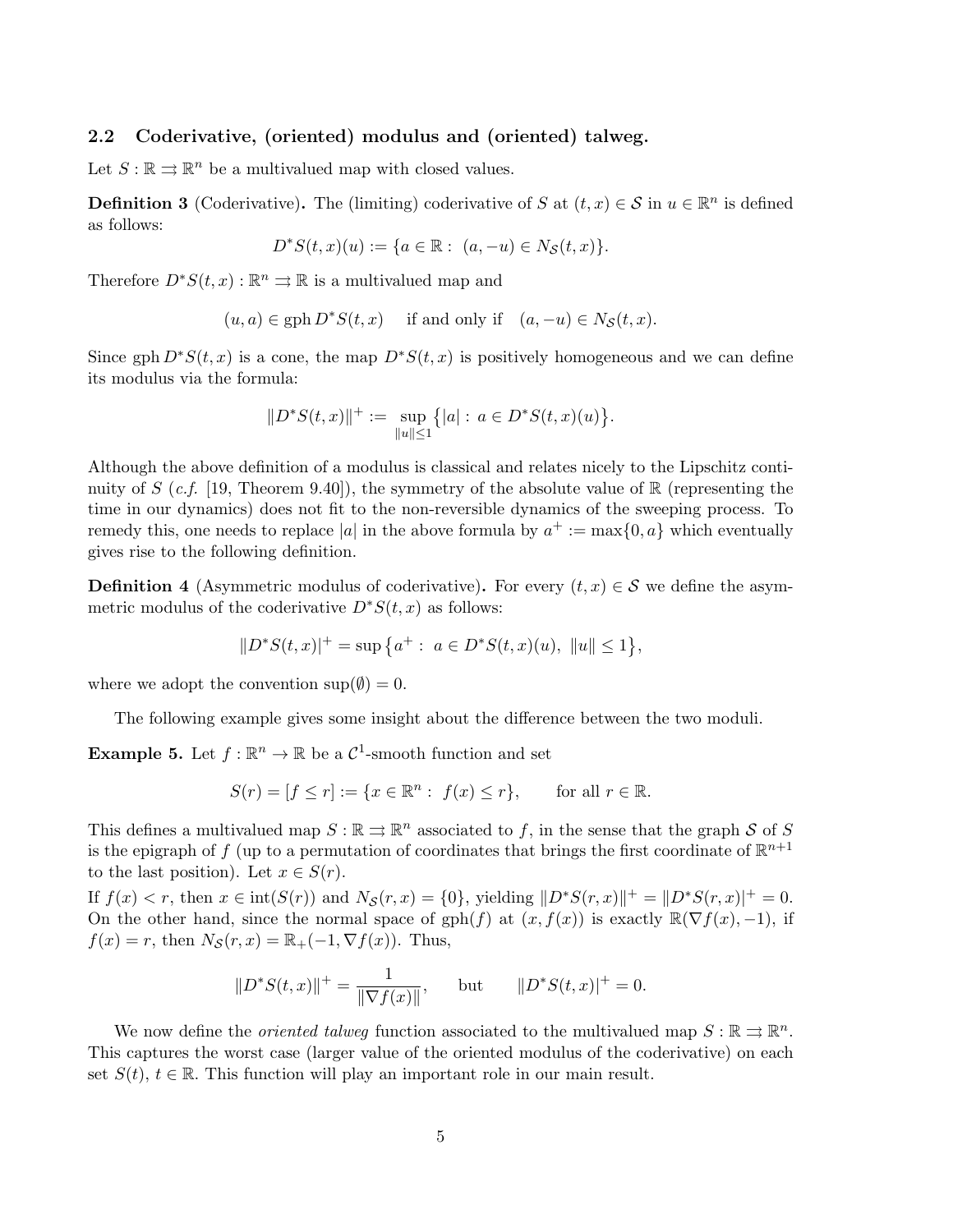**Definition 6** (oriented talweg). The oriented talweg function of S denoted by  $\varphi^{\uparrow}$  is defined as follows:

$$
\varphi^{\uparrow}(t) = \sup_{x \in S(t)} \{ ||D^*S(t, x)|^+ \}, \quad \text{for all } t \in \text{dom}(S).
$$

**Remark 7** (Asymmetric structures). In [9] the usual talweg function  $\varphi$  has been considered, based on the (symmetric) modulus of the coderivative.

$$
\varphi(t) = \sup_{x \in S(t)} \{ ||D^*S(t, x)||^+ \}, \quad \text{for all } t \in \text{dom}(S).
$$

The difference between  $\varphi$  and  $\varphi^{\uparrow}$  is that the modula  $||D^*S(t, x)||^+,$   $(t, x) \in S$ , are now replaced by their asymmetric versions  $\|D^*S(t, x)|^+$ . The reader might notice that  $a^+ := \max\{0, a\}$  is a typical asymmetric norm of R and  $\|D^*S(t, x)|^+$  can be seen as a natural asymmetrization of the modulus  $||D^*S(t, x)||^+$ . The use of asymmetric objects seems to be a natural tool in nonsmooth dynamics as well as in operations research (orientable graphs). More details on asymmetric structures can be found in [4] and [10].

#### 2.3 Desingularization of the coderivative (definable case).

We now recall the main result of [9]. If  $S : \mathbb{R} \rightrightarrows \mathbb{R}^n$  is a multivalued map with a closed *bounded* graph S, then assuming that S is definable in some o-minimal structure, for every  $a \in \mathbb{R}$  there exists  $\rho > 0$  and a strictly increasing, continuous function  $\Psi: [0, \rho] \to \mathbb{R}$  that is  $\mathcal{C}^1$ -smooth on  $(0, \rho)$ , it satisfies  $\Psi(0) = a$  and  $\Psi'(r) > 0$  for all  $r \in (0, \rho)$  and

$$
||D^*(S \circ \Psi)(r, x)||^+ \le 1 \qquad \text{for all } r \in (0, \rho) \text{ and all } x \in S(\Psi(r)).
$$
 (4)

It is easily seen that  $\Psi$  is a homeomorphism between  $[0, \rho]$  and  $[a, b]$  where  $b = \Psi(\rho)$  and a diffeomorphism between  $(0, \rho)$  and  $(a, b)$ . Inequality (4) has a particular interest when  $a \in \mathbb{R}$  is a *critical value* of the coderivative  $D^*S$  of the sweeping process, that is,

$$
\varphi(t) = \sup_{x \in S(t)} \|D^*S(t, x)\|^+ = +\infty.
$$

In this case we say that  $\Psi$  *desingularizes* the (modulus of the coderivative around the) critical value  $a$ . The assumption of o-minimality on  $S$  guarantees that the set of critical values is finite. In [9] it has further been established, as consequence of (4), that all bounded orbits of the sweeping process S have finite length and that the talweg function  $\varphi$  is integrable on [a, b]. Let us notice that  $||D^*S(t, x)||^+ \leq ||D^*S(t, x)||^+$  (and consequently  $\varphi^{\uparrow}(t) \leq \varphi(t)$ ) for all  $t \in [a, b)$ and  $x \in S(t)$ . Therefore, we obtain the following.

**Corollary 8** (Desingularization of oriented coderivative – definable case). If  $S : \mathbb{R} \implies \mathbb{R}^n$  is a multivalued map with a closed definable bounded graph, then for every  $a \in \mathbb{R}$  (possibly critical for the oriented modulus) there exists  $\rho > 0$  and  $b > a$  such that:

(i). there exists an increasing homeomorphism  $\Psi: [0, \rho] \to [a, b]$  which is  $\mathcal{C}^1$ -diffeomorphism on  $(0, \rho)$  such that:

$$
||D^*(S \circ \Psi)(r, x)||^+ \le 1 \qquad \text{for all } r \in (0, \rho) \text{ and all } x \in S(\Psi(r)).
$$
 (5)

(ii).  $\int_a^b \varphi^{\uparrow}(t) < \infty$  (the oriented talweg function is integrable).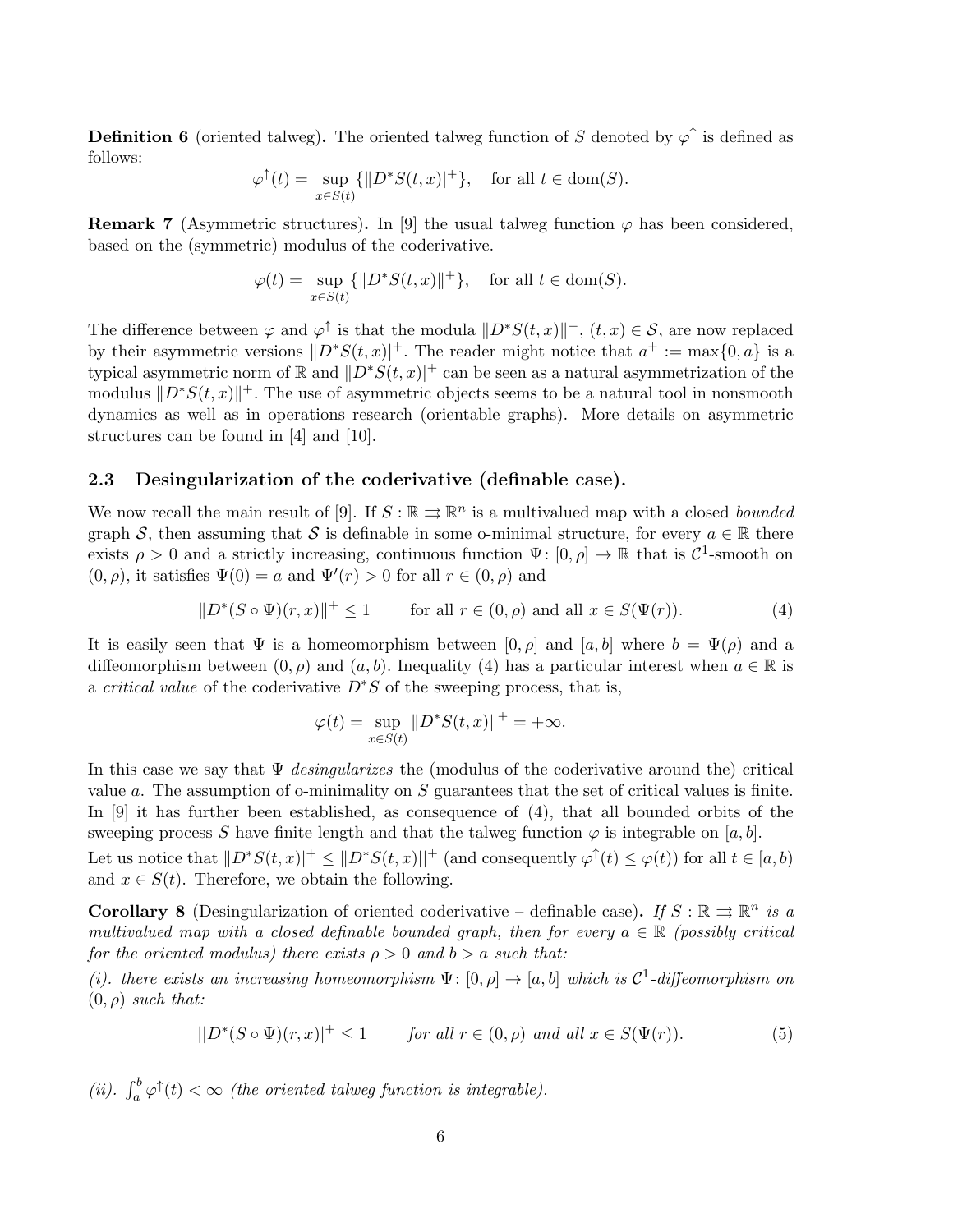**Remark 9.** [Relation with the KL-inequality] (i). The described desingularization of the coderivative can be seen as a generalization of the KL-inequality for  $C^1$ -smooth definable functions (established by Kurdyka in [11]) in the following sense: let  $f : \mathbb{R}^n \to \mathbb{R}$  be a  $\mathcal{C}^1$ -smooth coercive function which is definable in some o-minimal structure. Then, the multivalued function

$$
\begin{cases}\nS_f: \mathbb{R} \implies \mathbb{R}^n \\
S_f(t) = [f \le -t], \quad t \in \mathbb{R}\n\end{cases} \tag{6}
$$

is o-minimal (it is definable in the same o-minimal structure as  $f$ ) and the desingularization of its gradient described in (1) can be deduced from the desingularization coderivative of S and vice versa. We refer the reader to [9, Section 5.1] for more details.

(ii). In [9], the assumption that S is bounded has not been made, and similarly to (2), the supremum of the definition of  $\varphi(t)$  had to be taken over  $S(t) \cap U$ , where  $U \subset \mathbb{R}^n$  is a fixed open bounded set, which gives rise to a talweg function  $\varphi_{\mathcal{S}}$  depending on U. Even if in Section 3 we deal with potentially unbounded sweeping processes, we do not need to make use of  $\mathcal{U}$ , thanks to the assumptions given in Section 3.1.

## 3 Characterization of desingularization of the coderivative

In this paper we are interested in sweeping process mappings S that are not o-minimal (we shall assume smoothness of their graph instead). Under some mild assumptions, we shall characterize the existence of a desingularizing function  $\Psi$  that desingularizes the asymmetric modulus of the coderivative (c.f. Corollary 8). We give below our setting.

#### 3.1 Assumptions, setting

Let  $S : \mathbb{R} \rightrightarrows \mathbb{R}^n$  be a multivalued map with closed graph S.

**Definition 10** (smooth sweeping process). We say that  $S$  is a *smooth* sweeping process if either  $-\mathcal{S}$  is a closed connected  $\mathcal{C}^1$ -smooth submanifold of  $\mathbb{R}^{n+1}$  of dimension at most  $n$ ; or - S is a connected smooth manifold of full dimension with boundary and  $\partial S$  is a  $\mathcal{C}^1$ -smooth manifold of dimension n.

It is clear that the above assumption is satisfied if S is a sweeping process associated to a  $\mathcal{C}^1$ smooth function  $f(c.f.$  Example 5 or Remark 9). As a consequence of this assumption we have the following result, which compares the modulus of  $D^*S$  versus its asymmetric modulus.

**Lemma 11.** Let  $S : \mathbb{R} \rightrightarrows \mathbb{R}^n$  be a smooth sweeping process and  $(t, x) \in S$ . If either

(a)  $S$  is a smooth manifold or (b)  $||D^*S(t,x)|^+ > 0$ 

then we have

$$
||D^*S(t, x)|^+ = ||D^*S(t, x)||^+.
$$

**Proof.** If S is a smooth submanifold of  $\mathbb{R}^{n+1}$ , the requested equality holds true for every  $(t, x) \in S$  as a consequence of the fact that the limiting normal cone at any point coincides with the normal space of the manifold at the same point. On the other hand, if  $\mathcal S$  is a manifold of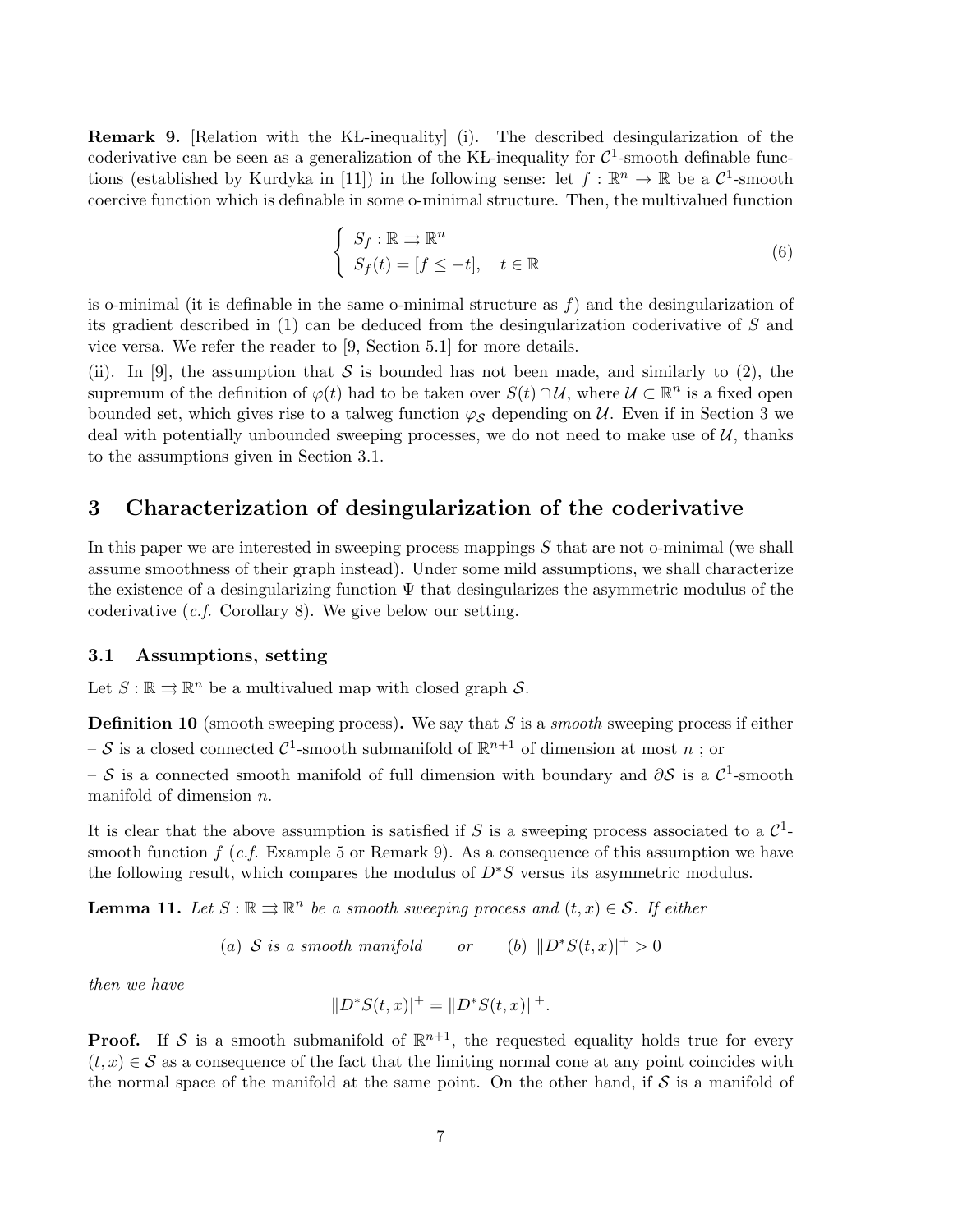full dimension with boundary such that  $\partial S$  is also a smooth manifold, then the normal cone  $N_{\mathcal{S}}(t,x)$  is either  $\{0\}$  or a ray generated by an outer pointing normal vector  $(s, y)$  of S at  $(t, x)$ . The conclusion follows.  $\Box$ 

Connectedness of S yields that  $dom(S)$  is an interval (possibly unbounded). We shall use the following notation:

$$
T = \sup(\text{dom}(S)). \quad (\text{Notice that } T \in \mathbb{R} \cup \{+\infty\}).
$$

We also define the multivalued map  $H_S : \mathbb{R} \rightrightarrows \mathbb{R}^{n+1}$  by

$$
H_S(t) := \partial S \cap (\{t\} \times \mathbb{R}^n), \quad \text{for all } t \in \mathbb{R}.
$$

Assumptions. We say that S satisfies the:

- (A1) existence assumption if for every  $(t, x) \in S$  with  $||D^*S(t, x)||^+ < +\infty$ , there exist  $\delta_x > 0$ and at least one orbit  $\gamma_x \in AC(S; [t, t + \delta_x))$  such that  $\gamma_x(t) = x$ .
- (A2) upper regular assumption at  $\overline{t} \in \text{dom}(S)$  with  $\overline{t} < T$ , if there exists  $\delta > 0$  such that  $\varphi^{\uparrow}(t) < +\infty$  for all  $t \in (\bar{t}, \bar{t} + \delta).$
- (A3) continuity assumption at  $\overline{t} \in \text{dom}(S)$  with  $\overline{t} < T$ , if there exists  $\delta > 0$  such that the multivalued map  $H_S$  is continuous for the Pompeiu-Hausdorff metric on  $(\bar{t}, \bar{t} + \delta)$  (it may be discontinuous at  $\bar{t}$ ).

Let us make some comments about the above assumptions:

Assumption (A1) ensures the existence of orbits issued from any non-critical point. This assumption is satisfied if the sweeping process is defined via (6) where f is a  $\mathcal{C}^{1,1}$ -smooth function, since in this case the existence of gradient orbits  $\dot{\gamma} = -\nabla f(\gamma)$  is guaranteed, and these orbits are also orbits for the sweeping process  $S_f$  up to a suitable reparametrization, see Remark 9. Assumption (A1) is also fulfilled if S is a definable sweeping process, see [9, Section 6] or [12]. In the general case, classical existence results go back to the seminal work of J.J. Moreau [17] for convex-valued multifunctions which are Lipschitz continuous under the Hausdorff-Pompieu metric. Since then, several extensions have been obtained, see [5, 6, 14] and references therein.

Assumption (A2) is automatically satisfied in the definable case, since in this case the set of critical values is finite. In the general case, this assumption is analogous to the hypothesis made in [3, Section 3.3] that the critical values of f are upper isolated (see also statement of Theorem 1).

Assumption (A3) is the more restrictive, although it is natural in our setting. It is satisfied for the sweeping process  $S_f$  defined in (6) whenever f is convex or quasiconvex. In general, a smooth multivalued map  $t \Rightarrow S(t)$  is not necessarily monotone in the sense of set-inclusion and the sets  $S(t)$  are not assumed convex (or of the same homology), therefore (A3) is required to guarantee a control on the behavior of the boundaries. In particular, the following result holds. (For the definitions of outer and inner semicontinuity of a multifunction the reader is referred to [19, §5].)

**Proposition 12.** Let  $S : \mathbb{R} \rightrightarrows \mathbb{R}^n$  be a smooth sweeping process with bounded values and  $a, b \in \mathbb{R}$ such that  $(a, b) \subset \text{dom}(S)$ . If H<sub>S</sub> is continuous on  $(a, b)$ , then S is also continuous on  $(a, b)$ .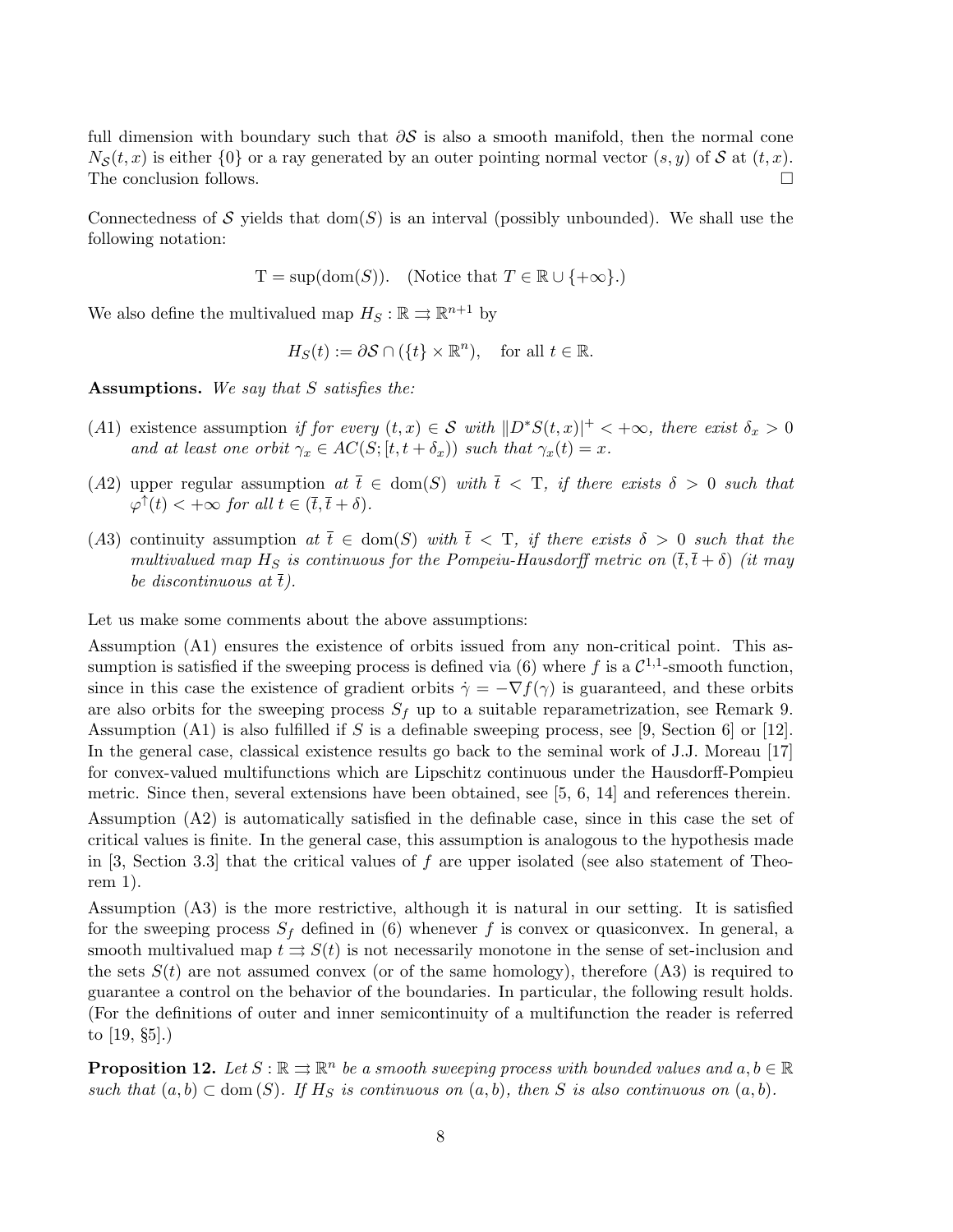**Proof.** Let I be a nontrivial interval contained in a compact subset of  $(a, b)$ . It is sufficient to prove that S is continuous on I. Since  $S \subset \mathbb{R}^{n+1}$  is closed and  $S(t) = S \cap (\{t\} \times \mathbb{R}^n)$ , for every  $t \in \mathbb{R}$ , the map S has closed (therefore, compact) values and S is outer semicontinuous. Let us assume, towards a contradiction, that S is not continuous on I, that is, there exists  $\bar{t} \in I$ such that S is not inner semicontinuous at  $\bar{t}$ . We deduce that there exist  $\bar{x} \in S(\bar{t}), \varepsilon > 0$  and a sequence  $\{t_k\}_k \subset \text{dom}(S)$ , converging to  $\overline{t}$ , such that

$$
d(\overline{x}, S(t_k)) \ge \varepsilon, \quad \text{for all } k \in \mathbb{N}.
$$

The above easily yields that  $(\bar{t},\bar{x}) \in \mathcal{S} \setminus \text{int}(\mathcal{S})$ , that is,  $(\bar{t},\bar{x}) \in \partial \mathcal{S}$ . However, since

$$
\mathcal{S} \cap (\{t_k\} \times B(\overline{x}, \varepsilon)) = \emptyset,
$$

this contradicts the continuity of  $H_S$  at  $\bar{t}$ .

Remark 13. In general, the converse of Proposition 12 is not true. To see this, set

$$
\mathcal{S} := (\mathbb{R} \times [-2, 2]) \setminus \left\{ (t, x) \in \mathbb{R}^2 : (t - 1)^2 + x^2 \le 1 \right\}
$$

and consider the sweeping process  $S : \mathbb{R} \rightrightarrows \mathbb{R}$  defined by

$$
S(t) = \mathcal{S} \cap (\{t\} \times \mathbb{R}^2).
$$

It follows easily that S is a smooth sweeping process. Moreover, S is continuous at every  $t \in \mathbb{R}$ , but  $H<sub>S</sub>$  is discontinuous at 0.

#### 3.2 Theorem A (characterizations via continuous dynamics)

Before we proceed, let us set

$$
\mathcal{T} := \{ t \in \text{dom}(S) : (A2)–(A3) \text{ are fulfilled at } t \}.
$$

Observe that, if  $t \in \mathcal{T}$ , then there is  $\delta > 0$  such that  $[t, t + \delta) \subset \mathcal{T}$ .

We are now ready to state the main result of this work. The proof will be given in Section 4.2.

**Theorem A.** Let  $S : \mathbb{R} \implies \mathbb{R}^n$  be a smooth sweeping process with bounded values that satisfies (A1). Let  $a \in \mathcal{T}$  (typically a critical value for  $D^*S$ ).

The following assertions are equivalent:

a) (Desingularization of the coderivative) There exist  $b > a$ ,  $\rho > 0$  and a homeomorphism  $\Psi : [0, \rho] \to [a, b]$ , which is a  $\mathcal{C}^1$ -diffeomorphism between  $(0, \rho)$  and  $(a, b)$  with  $\Psi'(r) > 0$  for every  $r \in (0, \rho)$ , such that:

$$
||D^*(S \circ \Psi)(r, x)||^+ \le 1, \quad \text{for all } r \in (0, \rho), \text{ for all } x \in S(\Psi(r)).
$$

b) (Uniform length control for the absolutely continuous orbits) There exist  $b > a$ and an increasing continuous function  $\sigma : [a, b] \mapsto \mathbb{R}^+$  with  $\sigma(a) = 0$  such that for every  $a \leq t_1 < t_2 \leq b$  and  $\gamma \in \mathcal{AC}(S, [t_1, t_2])$  we have:

$$
\ell(\gamma) \leq \sigma(t_2) - \sigma(t_1).
$$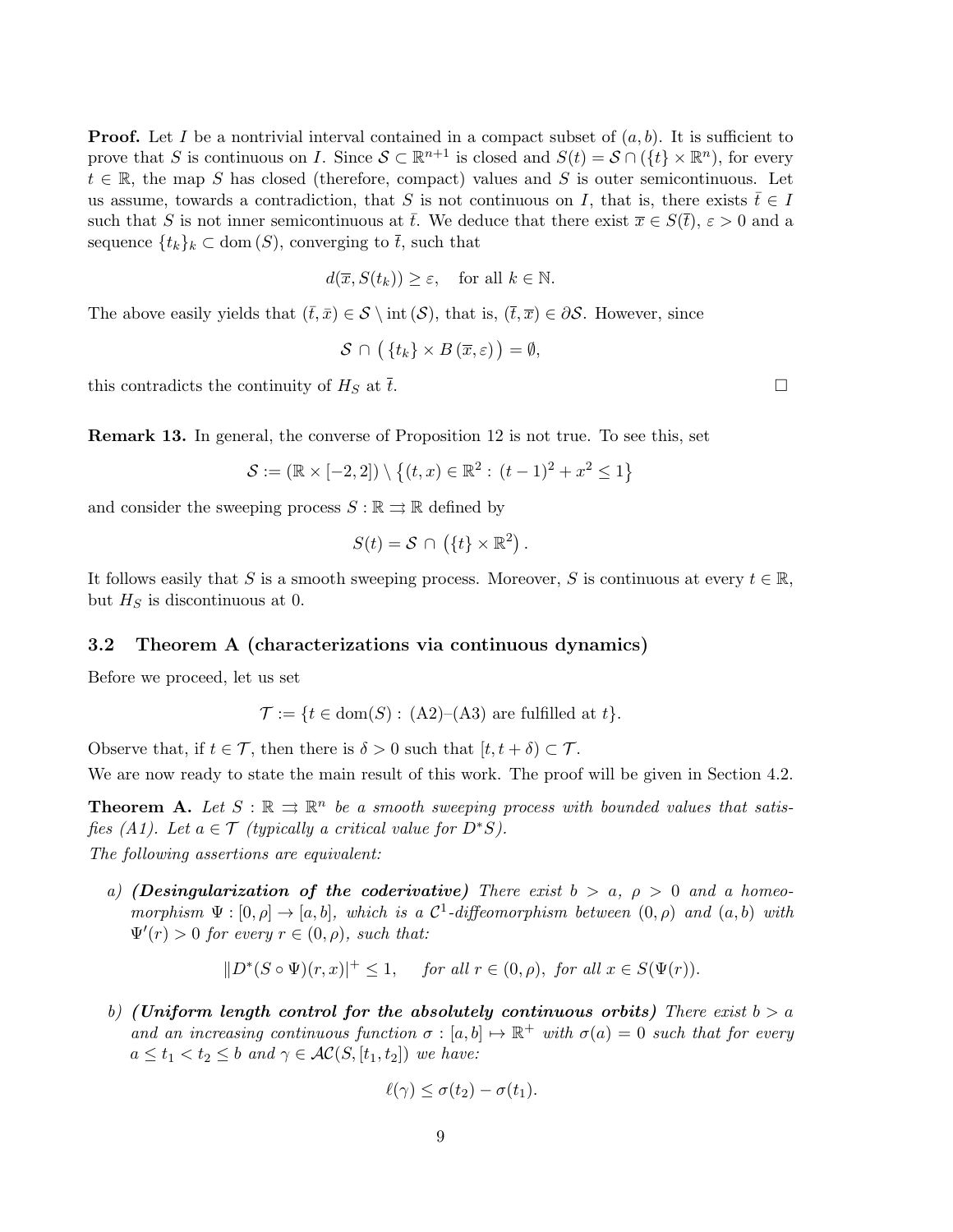c) (Length bound for the piecewise absolutely continuous orbits) There exist  $b > a$ and  $M > 0$  such that for every  $\gamma \in \mathcal{PAC}(S, [a, b])$  we have:

$$
\ell(\gamma) \leq M.
$$

d) (Integrability of the talweg) There exists  $b > a$  such that

$$
\int_a^b \varphi^\uparrow(t) < \infty.
$$

#### 3.3 Theorem B (characterizations via discrete dynamics)

We first need the following definition.

**Definition 14** (piecewise catching-up sequence). Let  $S : \mathbb{R} \implies \mathbb{R}^n$  be a multivalued map with closed values.

(i). A (finite or infinite) sequence  $\{(t_i,x_i)\}_{i\geq 0} \subset S$  is called a *catching-up sequence* for S if  ${t_i}_{i>0}$  is strictly increasing and

$$
x_{i+1} \in \text{Proj}_{S(t_{i+1})}(x_i), \text{ for } i \ge 0.
$$

(ii). A (finite or infinite) sequence of the form

$$
(t_0^0, Y_0^0), (t_1^0, Y_1^0), \ldots, (t_{k_0}^0, Y_{k_0}^0), (t_0^1, Y_0^1), (t_1^1, Y_1^1), \ldots, (t_{k_1}^1, Y_{k_1}^1), \ldots
$$

is called a *piecewise catching-up sequence* for S if for every  $j \geq 0$ 

$$
\{(t_i^j, Y_i^j)\}_{i=0}^{k_j} \subset \mathcal{S} \text{ is a catching-up sequence for } S \text{ and } t_{k_j}^j = t_0^{j+1}.
$$

Now we are ready to state our second result which complements Theorem A.

**Theorem B.** The statements  $(a)$ - $(d)$  of Theorem A are also equivalent to the following:

e) (Uniform control of catching-up sequences) There exist  $b > a$  and a continuous increasing function  $\sigma : [a, b) \to [0, \infty)$ , with  $\sigma(a) = 0$ , such that for every catching-up sequence  $\{(t_i, x_i)\}_{i \geq 0} \subset \mathcal{S}$  with  $\{t_i\}_{i \geq 0} \in (a, b)$ , and every  $k \geq 1$  we have

$$
\sum_{i=0}^{k} ||x_{i+1} - x_i|| \le \sigma(t_k) - \sigma(t_0).
$$
 (7)

f) (Length bound for piecewise catching-up sequences) There exist  $b > a$  and  $C > 0$ such that for any piecewise catching-up sequence

$$
\left\{ (t_i^j, Y_i^j) : j \ge 0, i \in \{0, \ldots, k_j\} \right\}
$$

with

$$
a < t_0^0 < t_1^0 < \ldots < t_{k_0}^0 = t_0^1 < t_1^1 < \ldots < b
$$

we have:

$$
\sum_{j\geq 0} \sum_{i=0}^{k_j} ||Y_{i+1}^j - Y_i^j|| \leq C.
$$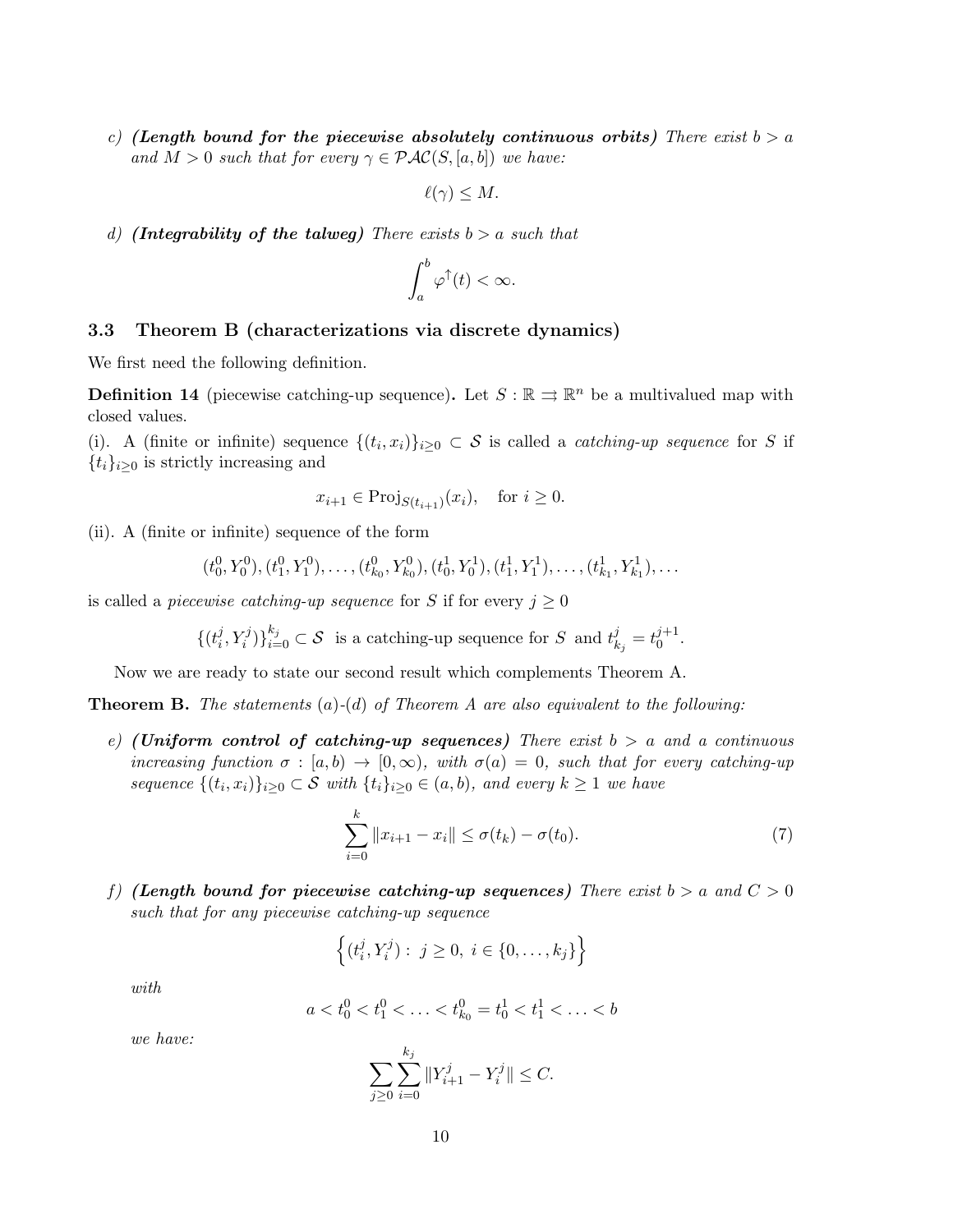## 4 Proofs

In this section we give proofs to our two main results, Theorem A (Subsection 4.2) and Theorem B (Subsection 4.4). To do so, we shall need some auxiliary results (Subsection 4.1) and a new notion of oriented calmness (Subsection 4.3).

### 4.1 Auxiliary results

The first result concerns continuity of the moduli maps. It is based on the fact that the normal space mapping of the smooth manifold is continuous (in the Grasmannian metric). The details are left to the reader.

**Lemma 15** (continuity of the (oriented) modulus on  $\partial S$ ). Let  $S : \mathbb{R} \rightrightarrows \mathbb{R}^n$  be a smooth sweeping process. Then, the functions

$$
(t, x) \mapsto \|D^*S(t, x)|^+ \qquad and \qquad (t, x) \mapsto \|D^*S(t, x)\|^+
$$

are continuous on  $\partial S$  for the usual topology on  $\mathbb{R} \cup \{+\infty\}.$ 

The second result asserts continuity of the (oriented) talweg function. Let us recall from Subsection 3.1 that the multivalued function  $H_S : \mathbb{R} \rightrightarrows \mathbb{R}^n$  is defined by  $H_S(t) := \partial S \cap (\{t\} \times \mathbb{R}^n)$ , for all  $t \in \mathbb{R}$ .

**Lemma 16** (continuity of the (oriented) talweg function). Let  $S : \mathbb{R} \rightrightarrows \mathbb{R}^n$  be a smooth sweeping process such that  $S(t)$  is bounded for all  $t \in \mathbb{R}$ . Let  $[a, b] \subset \text{dom}(S)$  such that  $H_S$  is continuous for the Pompeiu-Hausdorff metric on [a, b]. Then the talweg functions  $\varphi^{\uparrow}$  and  $\varphi$  are continuous on [a, b], where the image space  $\mathbb{R} \cup \{+\infty\}$  is considered with its usual topology.

**Proof.** Set  $K := H_S([a, b])$ , which is a compact set. Since

$$
\varphi^{\uparrow}(t) = \max_{x \in H_S(t)} ||D^*S(t, x)||^+ \qquad \text{(respectively, } \varphi(t) = \max_{x \in H_S(t)} ||D^*S(t, x)||^+).
$$

the result follows from Lemma 15.

**Proposition 17** (diffeomorphic rescaling of time). Let  $S : \mathbb{R} \rightrightarrows \mathbb{R}^n$  be a multivalued map and  $\gamma \in AC(S,(a,b))$ . If  $\Psi : (0,\rho) \to (a,b)$  is a  $\mathcal{C}^1$ -smooth diffeomorphism such that  $\Psi'(r) > 0$  for all  $r \in (0, \rho)$ , then  $\tilde{\gamma} = \gamma \circ \Psi$  is an orbit of the sweeping process defined by  $\tilde{S} := S \circ \Psi$ , that is,  $\tilde{\gamma} \in \mathcal{AC}(\tilde{S}, (0, \rho)).$ 

**Proof.** It is straighforward that  $\tilde{\gamma} = \gamma \circ \Psi$  is an absolutely continuous curve. Since  $\Psi$  is a bi-Lipschitz homeomorphism on each compact interval contained in  $(0, \rho)$  we deduce that for any null subset A of  $(a, b)$  the set  $\Psi^{-1}(A)$  is also null (with respect to the Lebesgue measure). If I be the points of differentiability of  $\gamma$  for which (3) holds, it follows that  $\mathcal{J} := \Psi^{-1}((a, b) \setminus \mathcal{I})$ is a null set and for every  $r \in (0, \rho) \setminus \mathcal{J}$  it holds:

$$
\tilde{\gamma}'(r) = (\gamma \circ \Psi)'(r) = \gamma'(\Psi(r))\Psi'(r) \in N_{S(\Psi(r))}(\gamma(\Psi(r))),
$$

yielding that  $\tilde{\gamma}$  is an orbit solution of the sweeping process defined by  $S \circ \Psi$ .

In the sequel, given a curve  $\gamma: I \to \mathbb{R}^n$  we define its lifting  $\zeta: I \to \mathbb{R}^{n+1}$  by

$$
\zeta(t) = (t, \gamma(t)), \qquad t \in I.
$$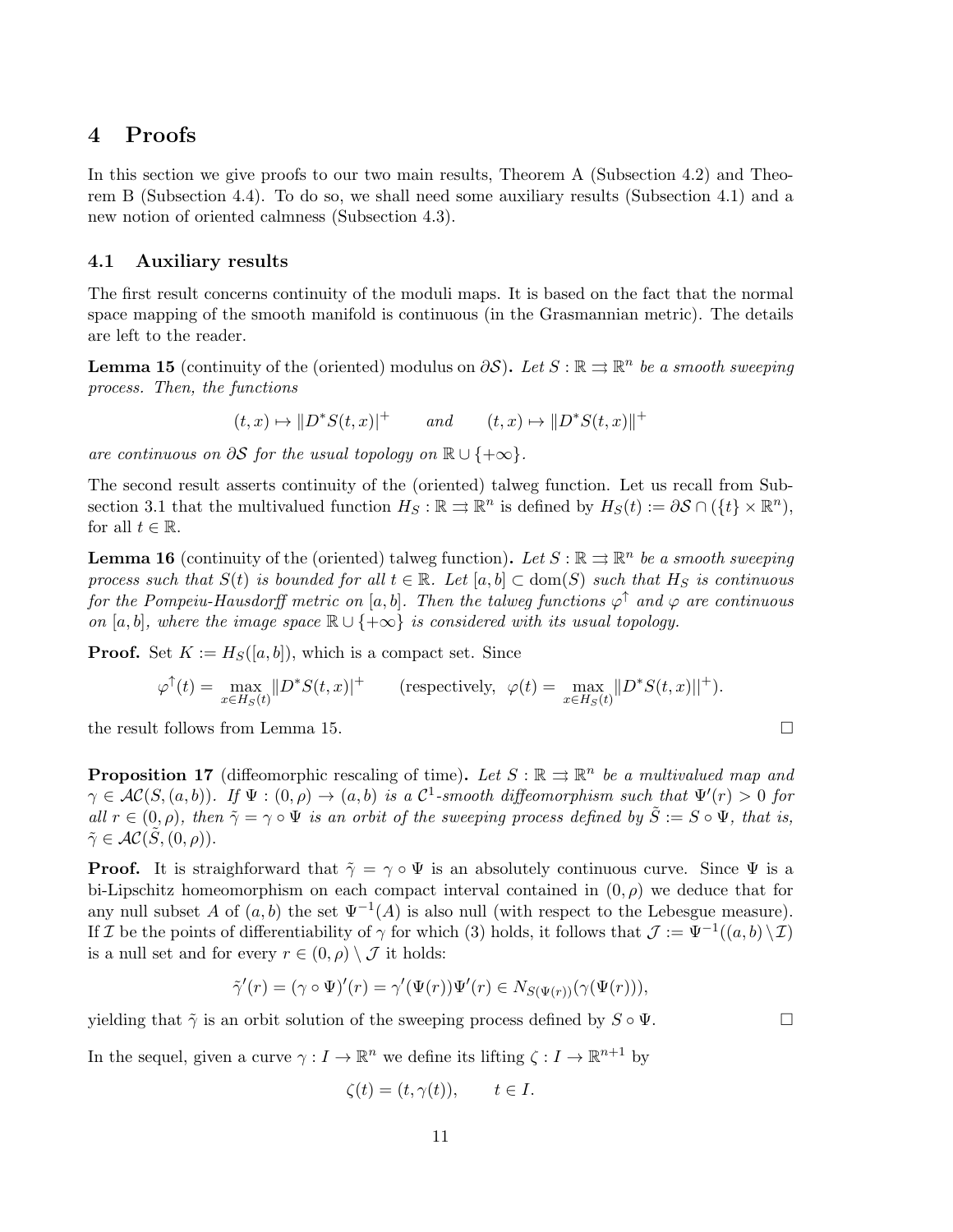**Proposition 18** (geometric facts). Let  $S : \mathbb{R} \rightrightarrows \mathbb{R}^n$  be a smooth sweeping process.  $Fix \overline{t} \in \text{dom}(S) \setminus {\{T\}} \text{ and } \overline{x} \in S(\overline{t})$ . Then:

- a) If there is  $\delta > 0$  such that  $\bar{x} \in S(t)$ , for all  $t \in (\bar{t}, \bar{t} + \delta)$ , then  $\alpha \leq 0$  for all  $(\alpha, u) \in N_{\mathcal{S}}(\bar{t}, \bar{x})$ .
- b) If  $\|D^*S(\bar{t},\bar{x})\|^+ > 0$ , then for any  $\tau > \bar{t}$  and  $\gamma \in AC(S, [\bar{t}, \tau))$  with  $\gamma(\bar{t}) = \bar{x}$ , there exists  $\delta > 0$  such that

$$
\zeta(t) := (t, \gamma(t)) \in \partial S, \quad \text{for all } t \in [\bar{t}, \bar{t} + \delta).
$$

c) If int(S) is nonempty and  $N_S(\bar{t},\bar{x}) = \mathbb{R}_+(\alpha, u)$  with  $\alpha < 0$ , then there is  $\delta > 0$  such that  $\bar{x} \in S(t)$  for all  $t \in [\bar{t}, \bar{t} + \delta)$ .

**Proof.** (a). If  $(\bar{t}, \bar{x}) \in \text{int}(\mathcal{S})$  then  $N_{\mathcal{S}}(\bar{t}, \bar{x}) = \{(0, 0)\}\$ and the conclusion follows trivially. In the case when  $(\bar{t}, \bar{x}) \in \partial S$ , since  $\partial S$  is a smooth manifold, the limiting normal cone  $N_{\mathcal{S}}(\bar{t}, \bar{x})$  is equal to the Fréchet normal cone and is contained in the normal space of  $\partial S$  at  $(\bar{t}, \bar{x})$ . Therefore, for any  $(\alpha, u) \in N_{\mathcal{S}}(\bar{t}, \bar{x})$  and  $t \in (\bar{t}, \bar{t} + \delta)$ , we have  $(t, \bar{x}) \in \mathcal{S}$  and

$$
\limsup_{t\searrow \bar t}\frac{\langle (\alpha,u),(t-\bar t,\bar x-\bar x)\rangle}{\|(t-\bar t,\bar x-\bar x)\|}=\alpha\leq 0.
$$

(b). Let  $\tau > \overline{t}$  and  $\gamma \in AC(S, [\overline{t}, \tau))$  with  $\gamma(\overline{t}) = \overline{x}$  and assume  $||D^*S(\overline{t}, \overline{x})||^+ > 0$ . Since  $(t, y) \mapsto |D^*S(t, y)|^+$  is continuous on  $\partial S$  (Lemma 15), there exists a neighborhood V of  $(\bar{t}, \bar{x})$ such that for all  $(t, y) \in V \cap \partial S$  we have  $||D^*S(t, y)||^+ > 0$ . Therefore, there is  $\delta > 0$  such that  $||D^*S(\zeta(t))||^+ > 0$  and consequently,  $\zeta(t) \in \partial S$  for all  $t \in [\bar{t}, \bar{t} + \delta)$ .

(c). It follows from our assumption that dim  $(\partial \mathcal{S}) = n$  and  $(\alpha, u)$  is a nonzero outer normal vector of S at  $(\bar{t}, \bar{x})$ . Without loss of generality, let us assume that  $(\alpha, u)$  is a unit vector. Since  $\text{int}(\mathcal{S}) \neq \emptyset$ , we deduce that  $(\bar{t}, \bar{x})-\lambda(\alpha, u) \in \mathcal{S}$  for all  $\lambda > 0$  sufficiently small. Let us assume, reasoning towards a contradiction, that there exists a decreasing sequence  $\{t_k\}_k \subset \mathbb{R}$  converging to  $\bar{t}$  such that  $\bar{x} \notin S(t_k)$ , for all  $k \in \mathbb{N}$ . Let us now take a decreasing sequence  $\{\lambda_k\}_k \subseteq \mathbb{R}^+$  that converges to 0 and satisfies  $(\bar{t}, \bar{x}) - \lambda_k(\alpha, u) \in \mathcal{S}$  for all k. Let  $z_k \in \mathbb{R}^{n+1}$  be any vector such that

$$
z_k \in \partial S \bigcap \left[ (t_k, \bar{x}), (\bar{t} - \lambda_k \alpha, \bar{x} - \lambda_k u) \right],
$$

where  $[(t_k, \bar{x}), (\bar{t} - \lambda_k \alpha, \bar{x} - \lambda_k u)]$  stands for the line segment joining the points  $(t_k, \bar{x})$  and  $(\bar{t} - \lambda_k \alpha, \bar{x} - \lambda_k u)$ . It follows easily that  $\{\mathbf{z}_k\}_k$  converges to  $(\bar{t}, \bar{x})$  and that

$$
\left\langle \frac{\mathbf{z}_k - (\overline{t}, \overline{x})}{\|\mathbf{z}_k - (\overline{t}, \overline{x})\|}, (\alpha, u) \right\rangle \le \langle (1, 0), (\alpha, u) \rangle = \alpha.
$$

Let d be any accumulation point of the sequence  $(z_k - (\bar{t}, x))/||z_k - (\bar{t}, x)||$ . Then, d belongs to the Bouligand tangent cone of  $\partial S$ , which coincides with the tangent space of S at the same point. Therefore **d** should be orthogonal to the normal vector  $(\alpha, u)$ . However,  $\langle d, (\alpha, u) \rangle \leq \alpha < 0$ , which leads to a contradiction.  $\Box$ 

The following lemma is crucial in the proof of our main theorem since it relates the value of the coderivate with the velocity of the orbit of the sweeping process. The proof follows closely the proof of [9, Theorem 4.1] where a similar result has been established for the usual modulus  $||D^*S(t,\gamma(t))||^+$ .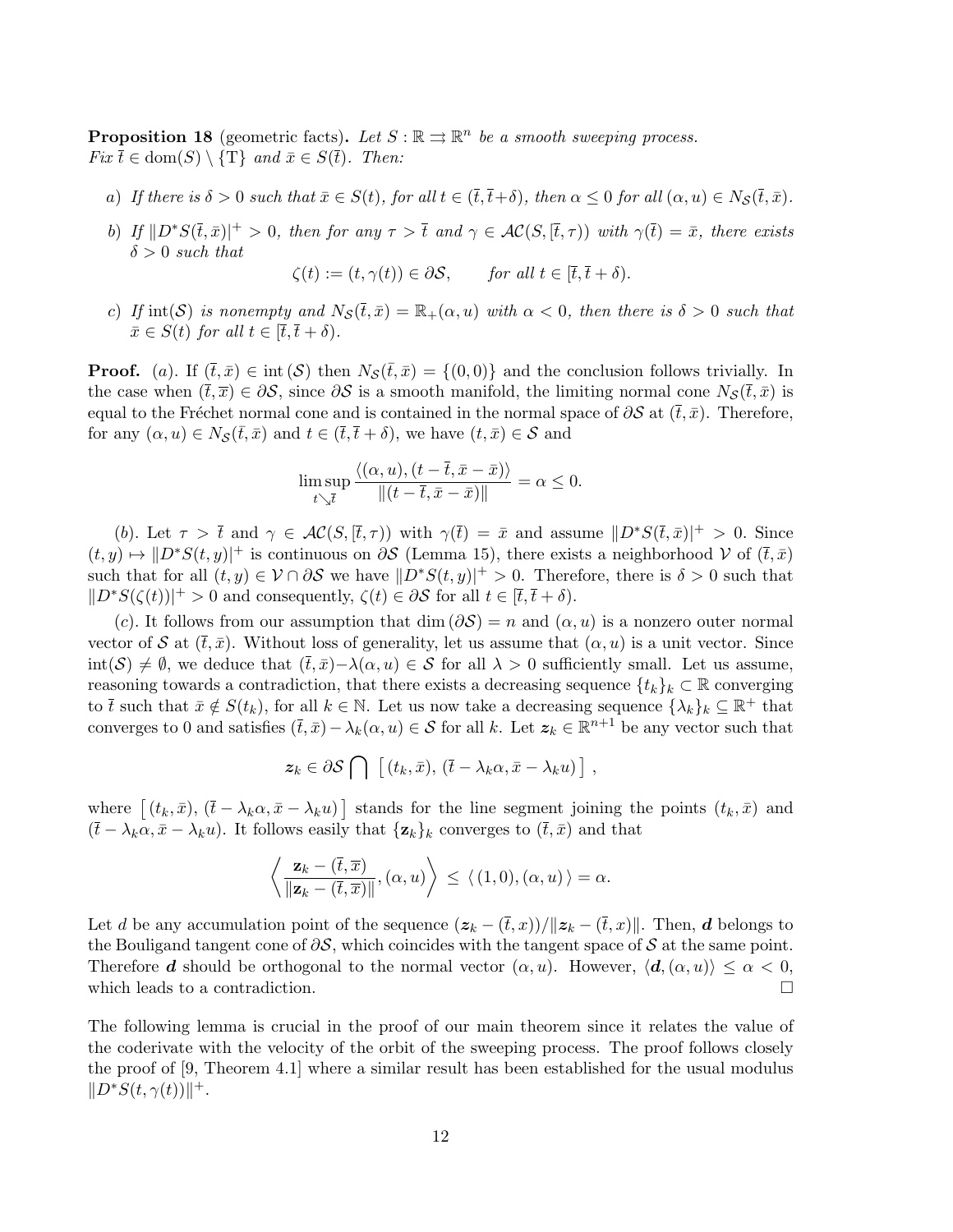**Lemma 19.** Let  $S : \mathbb{R} \rightrightarrows \mathbb{R}^n$  be a smooth sweeping process and  $\gamma \in \mathcal{AC}(S, [a, b])$ . Then,

 $\|\dot{\gamma}(t)\| = \|D^*S(t, \gamma(t))|^+,$ 

for all  $t \in [a, b)$  such that  $-\dot{\gamma}(t) \in N_{S(t)}(\gamma(t))$  and  $||D^*S(t, \gamma(t))||^+$  is finite.

**Proof.** Let  $t \in [a, b)$  be a point of differentiability of  $\gamma$  such that  $-\dot{\gamma}(t) \in N_{S(t)}(\gamma(t))$  and that  $||D^*S(t, \gamma(t))||^+$  is finite.

*First case:*  $\dot{\gamma}(t) = 0$ .

If  $\zeta(t) := (t, \gamma(t)) \in \text{int}(\mathcal{S})$ , the desired equality holds trivially, while if  $\zeta(t) \in \partial \mathcal{S}$ , then  $\zeta(t) = (1,0)$  belongs to the tangent space of  $\partial S$  at  $\zeta(t)$ . Since S is a smooth sweeping process, the normal cone  $N_{\mathcal{S}}(\zeta(t))$  is contained in the normal space of  $\partial \mathcal{S}$  at  $\zeta(t)$ . Therefore,

$$
\langle (1,0), N_{\mathcal{S}}(\zeta(t)) \rangle = \{0\}.
$$

Hence, if  $(\alpha, u) \in N_{\mathcal{S}}(\zeta(t))$ , then  $\alpha = 0$ . Thus,  $||D^*S(\zeta(t))||^+ = 0$ .

Second case:  $\dot{\gamma}(t) \neq 0$ .

Then  $\zeta(t) \in \partial S$  and  $\zeta(t)$  belongs to the tangent space of  $\partial S$  at  $\zeta(t)$ . As in the first case, we obtain that

$$
\langle (1, \dot{\gamma}(t)), N_{\mathcal{S}}(\zeta(t)) \rangle = \{0\}.
$$

Hence, for every  $(\alpha, u) \in N_{\mathcal{S}}(\zeta(t))$  with  $||u|| = 1$  we have  $\alpha + \langle \dot{\gamma}(t), u \rangle = 0$ . Thanks to Cauchy-Schwartz inequality, we obtain

$$
\|\dot{\gamma}(t)\| \ge \|D^*S(\zeta(t))^+.
$$

By Proposition 18  $(c)$ , we can assume that

$$
\sup_{\|u\| \le 1} \{ a : a \in D^*S(t, x)(u) \} \ge 0.
$$

Setting  $H = \{t\} \times \mathbb{R}^n$  we have  $\{t\} \times S(t) = H \cap S$ . Due to the fact that  $-\dot{\gamma}(t) \in N_{S(t)}(\gamma(t))$ , we have:

$$
(1, -\dot{\gamma}(t)) \in N_{\{t\} \times S(t)}(\zeta(t)).
$$

In addition, since S is a smooth sweeping process and  $||D^*S(t, \gamma(t))||^+ < \infty$ , we have that  $(t, 0) \in$  $N<sub>S</sub>(t, \gamma(t))$  only if  $t = 0$ . Hence, applying the calculus rule [19, Theorem 6.42], we get

$$
N_{H\cap\mathcal{S}}(\zeta(t)) \subset N_H(\zeta(t)) + N_{\mathcal{S}}(\zeta(t)) = \mathbb{R} \times \{0\} + N_{\mathcal{S}}(\zeta(t)).
$$

Therefore, the inclusion  $(\lambda, -\dot{\gamma}(t)) \in N_{\mathcal{S}}(\zeta(t))$  holds for some  $\lambda \in \mathbb{R}$ . By orthogonality between normal and tangent vectors, we get that:

$$
\langle (\lambda, -\dot{\gamma}(t)), (1, \dot{\gamma}(t)) \rangle = 0.
$$

and thus  $\lambda = ||\dot{\gamma}(t)||^2$ . After normalization, we obtain:

$$
\left(\|\dot{\gamma}(t)\|, -\frac{\dot{\gamma}(t)}{\|\dot{\gamma}(t)\|}\right) \in N_{\mathcal{S}}(\zeta(t)),
$$

which readily yields  $||D^*S(t, \gamma(t))||^2 \ge ||\dot{\gamma}(t)||$ , as claimed.

Let us finally quote the following result, which is a restatement of (and can be proved in the same way as) [3, Proposition 27].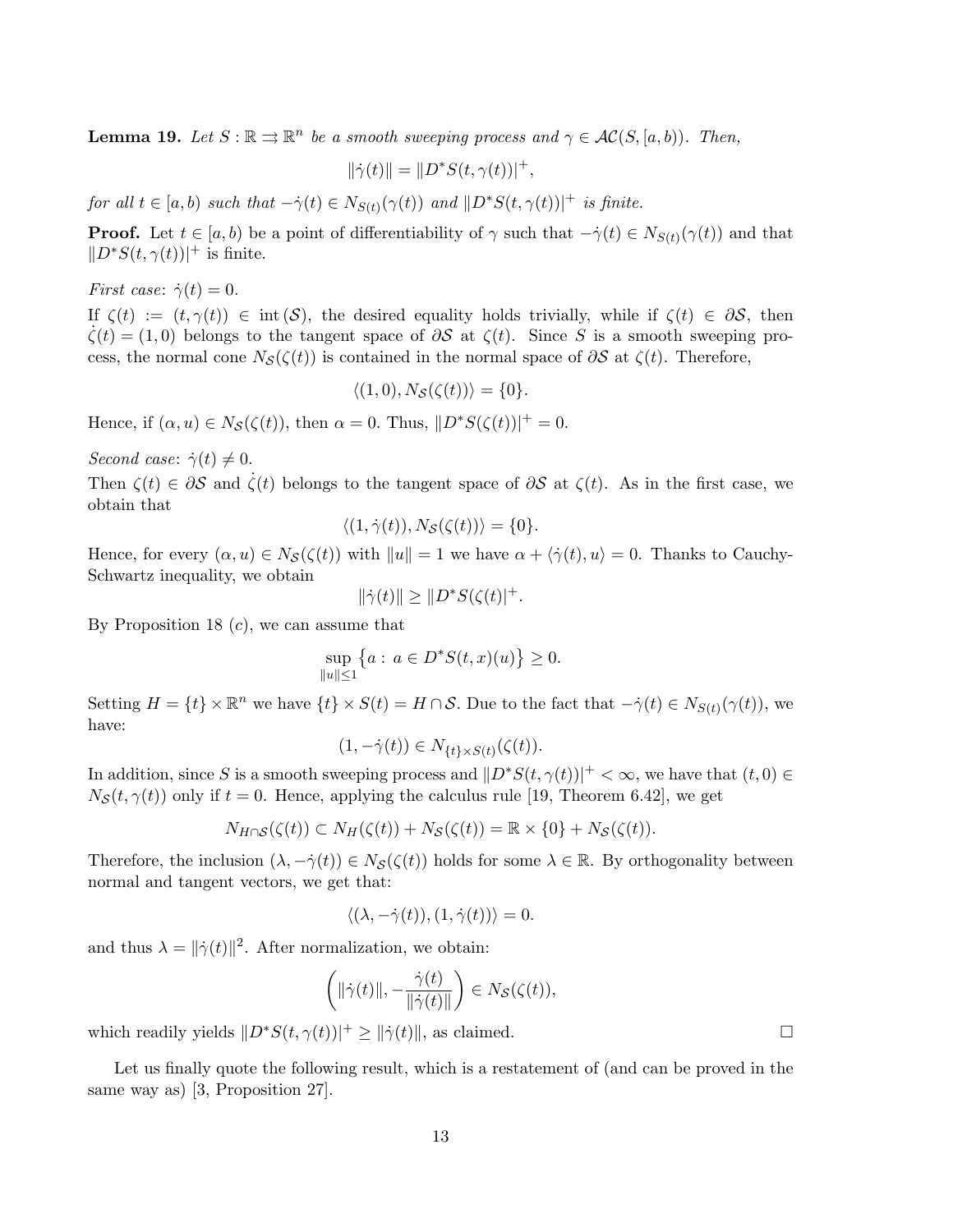**Proposition 20** (concatenation). Let  $b > a$  and  $\Gamma$  be a collection of absolutely continuous curves  $\gamma$  defined in some nontrivial interval  $J \subset (a, b)$  with values in  $\mathbb{R}^n$ . Assume that for each  $t \in (a, b)$ there exist  $\varepsilon_t > 0$  and  $\gamma_t \in \Gamma$  with dom  $(\gamma_t) = [t, t + \varepsilon_t)$ . Then there exist a countable partition  ${I_n}_{n\in\mathbb{N}}$  of  $(a, b)$  into intervals  $I_n$  of nonempty interior and a piecewise absolutely continuous curve  $\gamma : (a, b) \to \mathbb{R}$  such that for each  $n \in \mathbb{N}$ , there is  $\gamma^n \in \Gamma$  such that  $\gamma = \gamma^n$  on  $I_n$ .

We are now ready to prove our main result.

#### 4.2 Proof of Theorem A

We prove  $(a) \Rightarrow (b) \Rightarrow (c) \Rightarrow (d) \Rightarrow (a)$ .

a)  $\rightarrow$  b) : Let  $\Psi : [0, \rho] \rightarrow [a, b]$  be given by (a). Let  $\gamma \in \mathcal{AC}(S, [t_1, t_2))$  with  $[t_1, t_2) \subset [a, b)$ . Since  $\Psi$  is a  $\mathcal{C}^1$ -smooth function,  $\partial gph((S \circ \Psi)|_{(0,\rho)})$  is a smooth manifold. By Proposition 17,  $\gamma \circ \Psi \in \mathcal{AC}(S \circ \Psi, \Psi^{-1}([t_1, t_2)))$ . Applying Lemma 19, we deduce that

$$
\left|\frac{d(\gamma \circ \Psi)}{dr}(r)\right| = \|D^*(S \circ \Psi)(r, \gamma(\Psi(r)))\|^+ \le 1, \quad \forall_{a.e} \ r \in (a, d).
$$

Since  $\Psi$  is increasing and smooth, by change of variables we obtain:

$$
\int_{t_1}^{t_2} ||\dot{\gamma}(\tau)||d\tau = \int_{\Psi^{-1}(t_1)}^{\Psi^{-1}(t_2)} ||\dot{\gamma}(\Psi(r))|| \dot{\Psi}(r)dr = \int_{\Psi^{-1}(t_1)}^{\Psi^{-1}(t_2)} \left\| \frac{d(\gamma \circ \Psi)}{dr}(r) \right\| dr
$$
  

$$
\leq \int_{\Psi^{-1}(t_1)}^{\Psi^{-1}(t_2)} dr = \Psi^{-1}(t_2) - \Psi^{-1}(t_1).
$$

Therefore (b) is satisfied by setting  $\sigma := \Psi^{-1}$ .

b)  $\rightarrow$  c) : Since  $\sigma$  is an increasing function and  $\sigma(a) = 0$ , statement (c) follows by setting  $M := \sigma(b).$ 

 $c) \rightarrow d$ ): Let  $b > a$  and let  $M > 0$  given by statement c). Let  $\varphi^{\uparrow} : (a, b) \rightarrow \mathbb{R} \cup \{+\infty\}$  be the oriented talweg function of S and let us assume, towards a contradiction, that for any  $c \in (a, b)$ the function  $\varphi^{\uparrow}$  is not integrable on  $(a, c)$ . By Lemma 15, the function  $(t, x) \mapsto ||D^*S(t, x)|^+$ is continuous on  $\partial S$ . By assumptions (A2)–(A3), shrinking b if necessary, we may assume that  $\varphi^{\uparrow}(t) < \infty$  for all  $t \in (a, b)$  and that the multivalued map  $t \Rightarrow H_S(t)$  is continuous on  $(a, b)$ . By Lemma 16,  $\varphi^{\uparrow}$  is continuous on  $(a, b)$ .

By Lemma 19, if J is a nontrivial interval of  $(a, b)$  then for any  $\gamma \in \mathcal{AC}(S, J)$  we have  $\|\dot{\gamma}(t)\|$  =  $||D^*S(t,\gamma(t))||^2$  for almost every  $t \in J$ . Let  $k \in \mathbb{N}$  and  $t \in (a,b)$  and define a curve  $\gamma_t^k$  as follows:

- If  $\varphi^{\uparrow}(t) = 0$ , take  $\gamma_t^k \in \mathcal{AC}(S, [t, \tau))$  be any curve such that  $\tau t < 1/k$ .
- If  $\varphi^{\uparrow}(t) > 0$ , since  $H_S(t)$  is compact, there exists  $x \in S(t)$  such that  $||D^*S(t,x)||^+ = \varphi^{\uparrow}(t)$ . Thanks to assumption (A1) and Lemma 16, we can take  $\gamma_t^k \in AC(S, [t, \tau))$ , for some  $\tau > t$ , such that  $\gamma(t) = x$  and

$$
\|\dot{\gamma}_t^k(s)\| > \frac{k-1}{k}\varphi^{\uparrow}(s), \quad \text{for almost every } s \in (t, \tau).
$$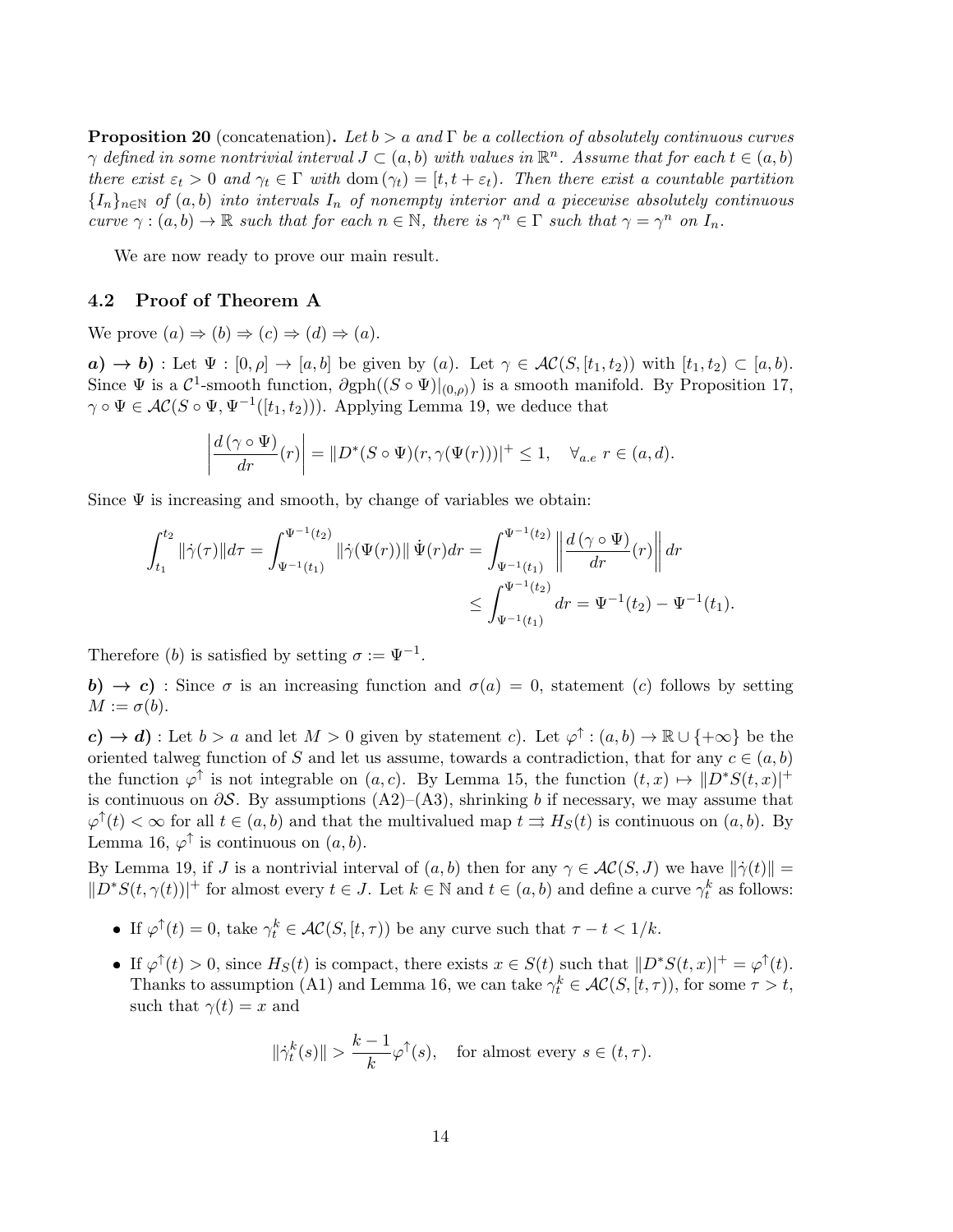Gluing together, thanks to Proposition 20 (concatenation), we obtain  $\gamma^k \in \mathcal{PAC}(S, (a, b))$  such that for almost every  $t \in (a, b)$ 

$$
\varphi^{\uparrow}(t) \geq \|\dot{\gamma}^{k}(t)\| \geq f_{k}(t) := \begin{cases} 0, & \text{if } t \in A_{k} \\ \frac{k-1}{k} \varphi^{\uparrow}(t), & \text{if } t \in (a, b) \setminus A_{k} .\end{cases}
$$

where  $A = \{t \in (a, b) : \varphi^{\uparrow}(t) = 0\}$  and  $A_k = (a, b) \cap (A + [0, 1/k])$  for all  $k \in \mathbb{N}$ .

The continuity of  $\varphi^{\uparrow}$  yields that A is a closed set relatively to  $(a, b)$ . Therefore,  $A = \bigcap_{k \in \mathbb{N}} A_k$ . Then, for all  $t \in (a, b)$ ,  $f_k(t) \nearrow \varphi^{\uparrow}(t)$  as k tends to infinity. Hence, by the Monotone Convergence Theorem,  $(\int_a^b f_k)_k$  converges to  $\int_a^b \varphi^{\uparrow}$ , which is infinity. Thus, there is  $K \in \mathbb{N}$  such that

$$
\int_{a}^{b} \|\dot{\gamma}^{K}(t)\|dt \ge \int_{a}^{b} f_{K}(t)dt > M,
$$

which contradicts statement (c) since  $\gamma^K \in \mathcal{PAC}(S, (a, b))$ .

 $\mathbf{d}$ )  $\rightarrow$  a) : Let us assume that the oriented talweg function  $\varphi^{\uparrow}$  is integrable on [a, b] for some  $b > a$ . As a consequence of assumptions (A2) and (A3), shrinking b if necessary, we may assume that  $\varphi^{\uparrow}$  is continuous on  $[a, b]$  and  $\varphi^{\uparrow}(t) < \infty$  for all  $t \in (a, b]$ . Let  $\overline{\varphi} := \max\{\varphi^{\uparrow}, 1\}$  which is an integrable continuous majorant of  $\varphi^{\uparrow}$  and set

$$
\theta(t) := \int_a^t \overline{\varphi}(s)ds, \quad \text{for } t \in [a, b].
$$

Since  $\overline{\varphi}$  is positive and integrable on [a, b], we set  $\rho := \theta(b)$  and define  $\Psi : [0, \rho] \to [a, b]$  as the inverse function of  $\theta$ , that is,  $\Psi(r) = \theta^{-1}(r)$ . Since  $\theta'(t) = \overline{\varphi}(t) \in [1, +\infty)$ , for every  $t \in (a, b]$ , it follows that  $\Psi$  is  $\mathcal{C}^1$ -smooth on  $(0, \rho)$ , with derivative

$$
\Psi'(r) = \frac{1}{\overline{\varphi}(\Psi(r))} \le 1, \quad \text{for all } r \in (0, \rho).
$$

Thus,  $\Psi$  is a Lipschitz homeomorphism between  $[0, \rho]$  and  $[a, b]$ . Finally, using the chain rule for coderivatives [19, Theorem 10.37], we deduce that

$$
||D^*(S \circ \Psi)(r,x)||^+ \le \frac{||D^*S(\Psi(r),x)||^+}{\overline{\varphi}(\Psi(r))} \le 1, \quad \text{for all } r \in (0,\rho).
$$

The proof is complete.  $\Box$ 

#### 4.3 Oriented calmness

Before proceeding to the proof of Theorem B, we need to introduce the modulus of oriented calmness and establish a result analogous to the Mordukhovich criterium for the oriented modulus of the coderivative. Let us first recall that the *Lipschitzian graphical modulus* of  $S : \mathbb{R} \rightrightarrows \mathbb{R}^n$ at  $t$  for  $x$  is defined by

$$
\text{Lip}\,S(t,x) := \inf\{\kappa > 0| \exists \epsilon > 0, \ \delta > 0, \text{ such that}
$$
\n
$$
S(t_2) \cap B(x,\delta) \subset S(t_1) + \kappa |t_2 - t_1|B, \quad \text{for all } t_1, t_2 \in (t - \epsilon, t + \epsilon)\},
$$

where *B* stands for the open unit ball.

We recall that the multivalued function  $S$  has the Aubin property at  $t$  for  $x$  if and only if Lip  $S(t, x) < \infty$ . More precisely, we have the following (see [19, Theorem 9.40]).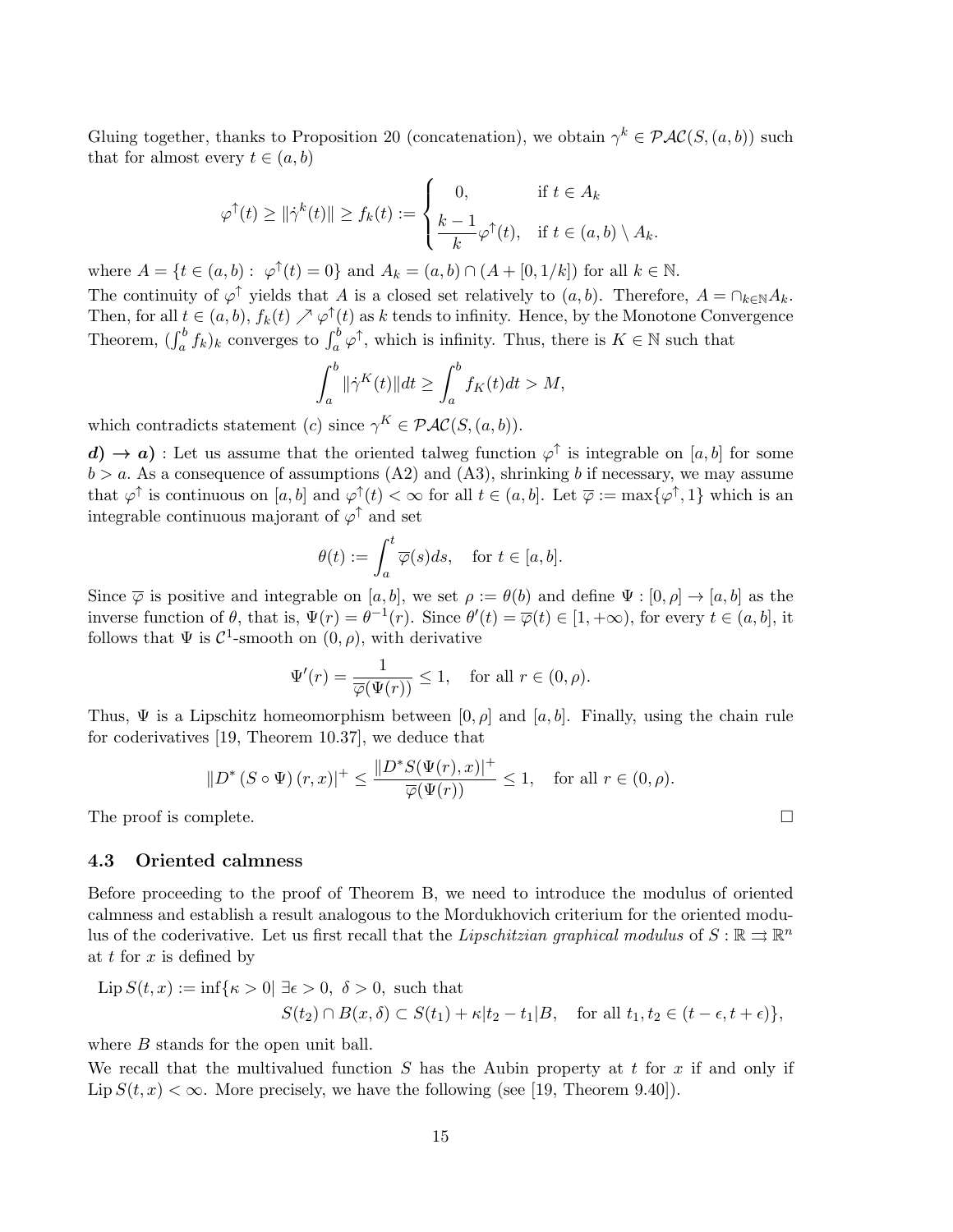**Theorem 21.** For every  $(t, x) \in S$  such that  $||D^*S(t, x)||^+ < \infty$  it holds:

$$
\text{Lip}\,S(t,x) = \|D^*S(t,x)\|^+.
$$

Motivated by the above, we introduce the following graphical modulus.

**Definition 22** (oriented calm modulus). Let  $S : \mathbb{R} \rightrightarrows \mathbb{R}^n$  be a multivalued map and  $(t, x) \in S$ . The oriented calm graphical modulus, denoted by  $\text{calm}^{\uparrow}S$ , at t for x is defined by

$$
calm^{\uparrow}S(t, x) := \inf \{ \kappa > 0 | \exists \epsilon > 0, \ \delta > 0, \text{ such that}
$$
  

$$
S(t) \cap B(x, \delta) \subset S(t_1) + \kappa | t_1 - t | B \text{ for all } t_1 \in (t, t + \epsilon) \}.
$$

Observe that, if S is a single-valued function and  $\text{calm}^{\uparrow}S(t, x) < \infty$ , then S is calm at t to the right. More information on the notion of calmness for multivalued maps can be found in [13] and references therein. We are now ready to give the oriented version of Theorem 21.

**Proposition 23** (oriented calm vs oriented modulus). Let  $S : \mathbb{R} \implies \mathbb{R}^n$  be a smooth sweeping process,  $t \in \text{dom}(S) \setminus \{T\}$  and  $x \in S(t)$  such that  $\|D^*S(t, x)|^+ < +\infty$ . Then

$$
calm^{\uparrow}S(t, x) = ||D^*S(t, x)|^+.
$$

**Proof.** Let us first notice that  $\text{calm}^{\uparrow}S(t, x) \leq \text{Lip } S(t, x)$ . We consider two cases:

Case 1:  $||D^*S(t, x)|^+ = 0$ .

If  $||D^*S(t, x)||^+ = 0$ , then calm<sup>↑</sup> $S(t, x) = 0$ . If  $||D^*S(t, x)||^+ > 0$ , then, by Lemma 11 S is a manifold of full dimension with boundary  $\partial S$  which is a smooth manifold of dimension n. Let us assume by contradiction that calm<sup> $\uparrow S(t,x) > 0$ . Then, for every  $k \in \mathbb{N}$  such that  $k^{-1} <$ </sup> calm<sup> $\uparrow S(t, x)$ </sup>, there exists  $y_k \in S(t) \cap B(x, 1/k)$  such that

$$
y_k \notin S(t_k) + \left(\frac{t'_k - t}{k}\right)B
$$
, for some  $t'_k \in (t, t + \frac{1}{k})$ .

Set  $t_k := \inf\{r \in (t, t + \frac{1}{k})\}$  $\frac{1}{k}$ ):  $y_k \notin S(r)$ . It is clear that  $(t_k, y_k) \in \partial S$  and that  $y_k$  is not right-locally stationary for S at  $t_k$ . Thus, by Proposition 18 (c), for every  $k \in \mathbb{N}$  and  $(\beta_k, v_k) \in N_{\mathcal{S}}(t_k, y_k)$ , we have  $\beta_k \geq 0$ . Since  $N_{\mathcal{S}}(t, x)$  is a ray and  $\{(t_k, y_k)\}_k \to (t, x)$ , the continuity of unit outer normal vectors of S on  $\partial S$  ensures that  $\beta \geq 0$  whenever  $(\beta, v) \in N_S(t, x)$ . This leads to the equality  $||D^*S(t, x)||^+ = ||D^*S(t, x)||^+$ , which is a contradiction. Therefore,  $\operatorname{calm} \uparrow S(t, x) = 0.$ 

*Case 2*:  $||D^*S(t, x)|^+ = \alpha > 0$ .

In this case, we deduce from Lemma  $11(b)$  that

$$
||D^*S(t,x)|^+ = ||D^*S(t,x)||^+ = \text{Lip}\,S(t,x) \ge \text{calm}^{\uparrow}S(t,x).
$$

By Lemma 15 and compactness of the unit ball of  $\mathbb{R}^n$ , there exists  $u \in \mathbb{R}^n$  with  $||u|| = 1$  such that  $(\alpha, u) \in N_{\mathcal{S}}(t, x)$ . Let  $\{t_k\}_{k\geq 1} \subset \mathbb{R}$  be a decreasing sequence that converges to t. Let  $\{y_k\}_{k\geq 1} \subset \mathbb{R}^n$  be a sequence that satisfies  $y_k \in \text{Proj}(x, S(t_k))$  for each  $k \in \mathbb{N}$ . By compactness of the unit sphere of  $\mathbb{R}^{n+1}$ , up to a subsequence we deduce that

$$
\lim_{k \to \infty} \frac{(t_k - t, y_k - x)}{\|(t_k - t, y_k - x)\|} = (\beta, v),
$$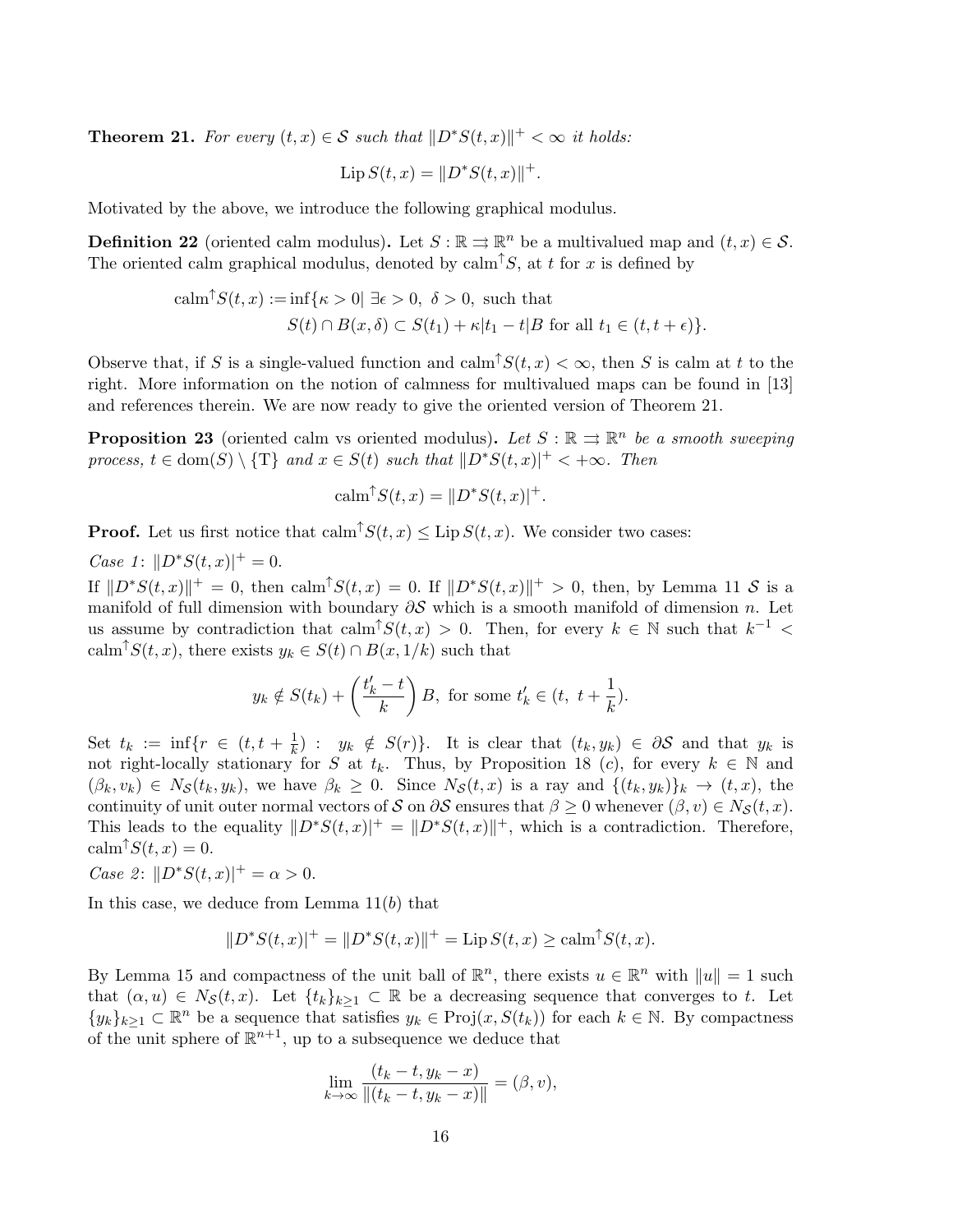where  $(\beta, v)$  belongs to the tangent space of S at  $(t, x)$  and  $\beta \geq 0$ . Since S is a smooth sweeping process, it follows that

$$
(\alpha, u) \bot (\beta, v)
$$
 yielding  $\langle u, v \rangle = -\alpha \beta$ .

Since calm<sup> $\uparrow S(t, x) \leq ||D^*S(t, x)||^+ < +\infty$ ,  $\beta$  must be a strictly positive number. Therefore</sup>

$$
\lim_{k \to \infty} \frac{\|y_k - x\|}{t_k - t} = \frac{\|v\|}{\beta} \ge \frac{|\langle u, v \rangle|}{\beta} = \alpha,
$$

implying that

$$
calm^{\uparrow}S(t, x) \ge \alpha = ||D^*S(t, x)|^+.
$$

The proof is complete.  $\Box$ 

**Lemma 24** (controlling excess of  $S(t_0)$ ). Let  $S : \mathbb{R} \implies \mathbb{R}^n$  be a smooth sweeping process and  $[t_0, t_1] \subset \text{dom}(S)$ . Then

$$
\mathrm{ex}\,(S(t_0),S(t_1)) := \sup_{x \in S(t_0)} d(x,S(t_1)) \leq \left(\sup_{t \in [t_0,t_1]} \varphi^{\uparrow}(t)\right) (t_1 - t_0)
$$

and

$$
dist(S(t_0),S(t_1)) \leq \left(\sup_{t \in [t_0,t_1]} \varphi(t)\right) (t_1 - t_0).
$$

Proof. Let us first notice that

$$
K := \sup_{t \in [t_0, t_1]} \varphi^{\uparrow}(t) \geq ||D^*S(t, x)|^+ = \text{calm}^{\uparrow}S(t, x), \quad \text{for all } t \in [t_0, t_1] \text{ and } x \in S(t).
$$

If  $K = \infty$ , there is nothing to prove. Let  $K < +\infty$  and assume, towards a contradiction, that for some  $\delta > 0$  we have

$$
\mathrm{ex}\,(S(t_0),S(t_1)) > (K+\delta)(t_1-t_0).
$$

Let  $\tau \in \mathbb{R}$  be defined by

$$
\tau := \inf \{ t \in [t_0, t_1]: \ \mathrm{ex}\,(S(t_0), S(t)) > (K + \delta)(t - t_0) \}.
$$

By Proposition 23 and the definition of the graphical modulus calm<sup>†</sup>, for each  $x \in S(t_0)$ , there is  $\varepsilon_x > 0$  and  $\delta_x > 0$  such that

$$
S(t_0) \cap B(x, \delta_x) \subset S(t) + (K + \frac{\delta}{2})|t - t_0|B, \quad \text{for all } t \in [t_0, t_0 + \varepsilon_x).
$$

Let  $\tilde{\varepsilon}_x > 0$  be the supremum of all  $\varepsilon > 0$  such that:

$$
x \in S(t) + (K + \frac{\delta}{2})|t - t_0|B
$$
, for all  $t \in [t_0, t_0 + \varepsilon)$ .

If  $\tau = t_0$ , then there exists a sequence  $\{x_k\}_k \subset S(\tau)$  such that  $\tilde{\varepsilon}_{x_k} < 1/k$ , for all  $k \geq 1$ . Since  $S(\tau)$  is compact, the sequence  $\{x_k\}_k$  has some cluster point  $\overline{x} \in S(\tau)$ . By Proposition 23, there exist  $\varepsilon_{\overline{x}} > 0$  and  $\delta_{\overline{x}} > 0$  such that

$$
S(t_0) \cap B(\overline{x}, \delta_{\overline{x}}) \subset S(t) + (K + \frac{\delta}{2})|t - t_0|B
$$
, for all  $t \in [t_0, t_0 + \varepsilon_{\overline{x}}).$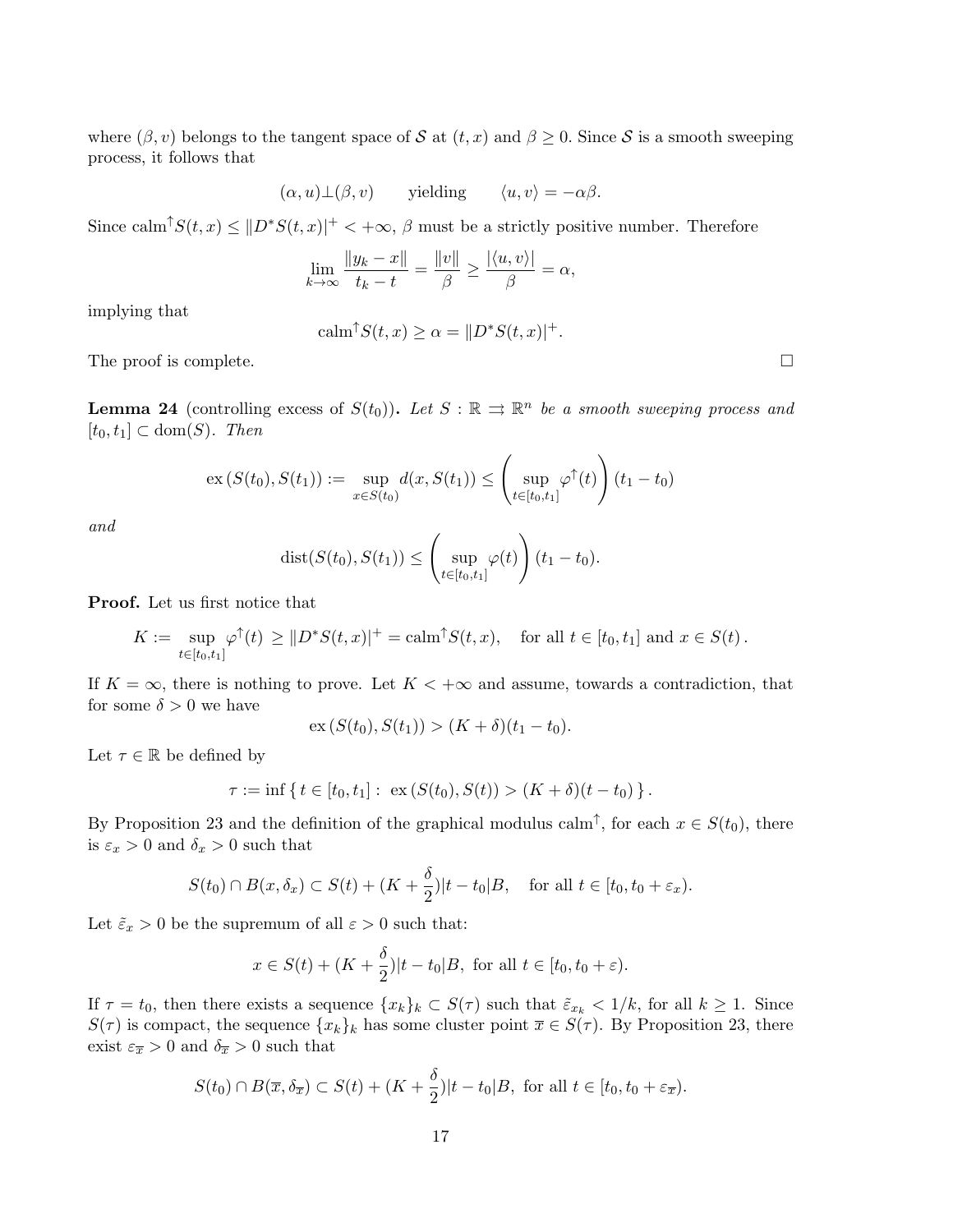which contradicts the maximality of  $\tilde{\varepsilon}_{x_k}$ , for k large enough. This establishes that  $t_0 < \tau$ . Proceeding in the same way, we can actually show that  $\tau \geq t_1$ . Indeed, assuming  $\tau < t_1$ , and using the same argument as above (with  $t_0$  in the place of  $\tau$ ) together with the triangle inequality we obtain a contradiction in a similar way. Therefore, for every  $\delta > 0$  we have:

$$
\mathrm{ex}(S(t_0), S(t_1)) \le (K + \delta)(t_1 - t_0),
$$

which finishes the first assertion of the lemma.

For the second part, we follow the same procedure to estimate the reverse excess  $\mathbf{ex}(S(t_1), S(t_0)),$ and conclude thanks to the fact that  $dist(S(t_0), S(t_1)) = max\{ex(S(t_0), S(t_1)), ex(S(t_1), S(t_0))\}.$ The details are left to the reader.

Now, we proceed with the proof of our second main result.

#### 4.4 Proof of Theorem B.

We recall from Section 4.2 the definition of  $\mathcal T$  and fix  $a \in \mathcal T$ . We prove  $(a) \Rightarrow (e) \Rightarrow (f) \Rightarrow (d)$ .

 $a) \rightarrow e$ ): Choose  $b > a$  such that the statements  $(a)$ – $(d)$  of Theorem A hold true, and  $\varphi^{\uparrow}(t) < +\infty$  for all  $t \in (a, b)$  (*c.f.* Assumption (A2)). We set

$$
\sigma(t) = \int_a^t \varphi^{\uparrow}(s)ds, \quad t \in (a, b).
$$

By (d) the above integral is well-defined and  $\sigma$  is continuous with  $\sigma(a) = 0$ . Let  $\{(t_i, x_i)\}_{i \geq 0} \subset \mathcal{S}$ be any catching-up sequence for S with  $I := [t_0, t_k] \subset (a, b)$ . We shall prove that (7) holds for every  $k \geq 1$ . By Proposition 12, S is continuous on the interval  $[t_0, t_k]$  and by Lemma 16,  $\varphi^{\uparrow}$ is continuous (and finite), hence Riemann integrable there. Let  $\{s_j^i\}_{j=0}^{k_i}$  be a partition of the interval  $[t_i, t_{i+1}], i \in \{0, \ldots, k-1\}$ , with width

$$
\max_{j \in \{0, \ldots, k_i - 1\}} |s_{j+1}^i - s_j^i| < \frac{1}{N}, \quad \text{for all } i \in \{0, \ldots, k - 1\}.
$$

Notice that for every  $i \in \{0, \ldots, k-1\}$ , we have  $s_0^i = t_i$  and  $s_{k_i}^i = t_{i+1}$ . We set

$$
z_0^i := x_i \in S(t_i)
$$
 and for each  $j \in \{0, ..., k_i - 1\}$  we pick  $z_{j+1}^i \in \text{Proj}_{S(s_{j+1})}(z_j^i)$ .

Then using triangle inequality and the fact that

$$
||x_{i+1} - x_i|| = d(x_i, \underbrace{S(t_{i+1})}_{=S(s_{k_i}^i)}) \le ||z_{k_i}^i - z_0^i||.
$$

we deduce from Lemma 24 that:

$$
||x_{i+1} - x_i|| \leq \sum_{j=0}^{k_i-1} ||z_{j+1}^i - z_j^i|| \leq \sum_{j=0}^{k_i-1} \left( \sup_{t \in [s_j^i, s_{j+1}^i]} \varphi^{\uparrow}(t) \right) (s_{j+1} - s_j).
$$

Taking the limit as  $N \to \infty$  we obtain that

$$
||x_{i+1} - x_i|| \le \int_{t_i}^{t_{i+1}} \varphi^{\uparrow}(s) ds
$$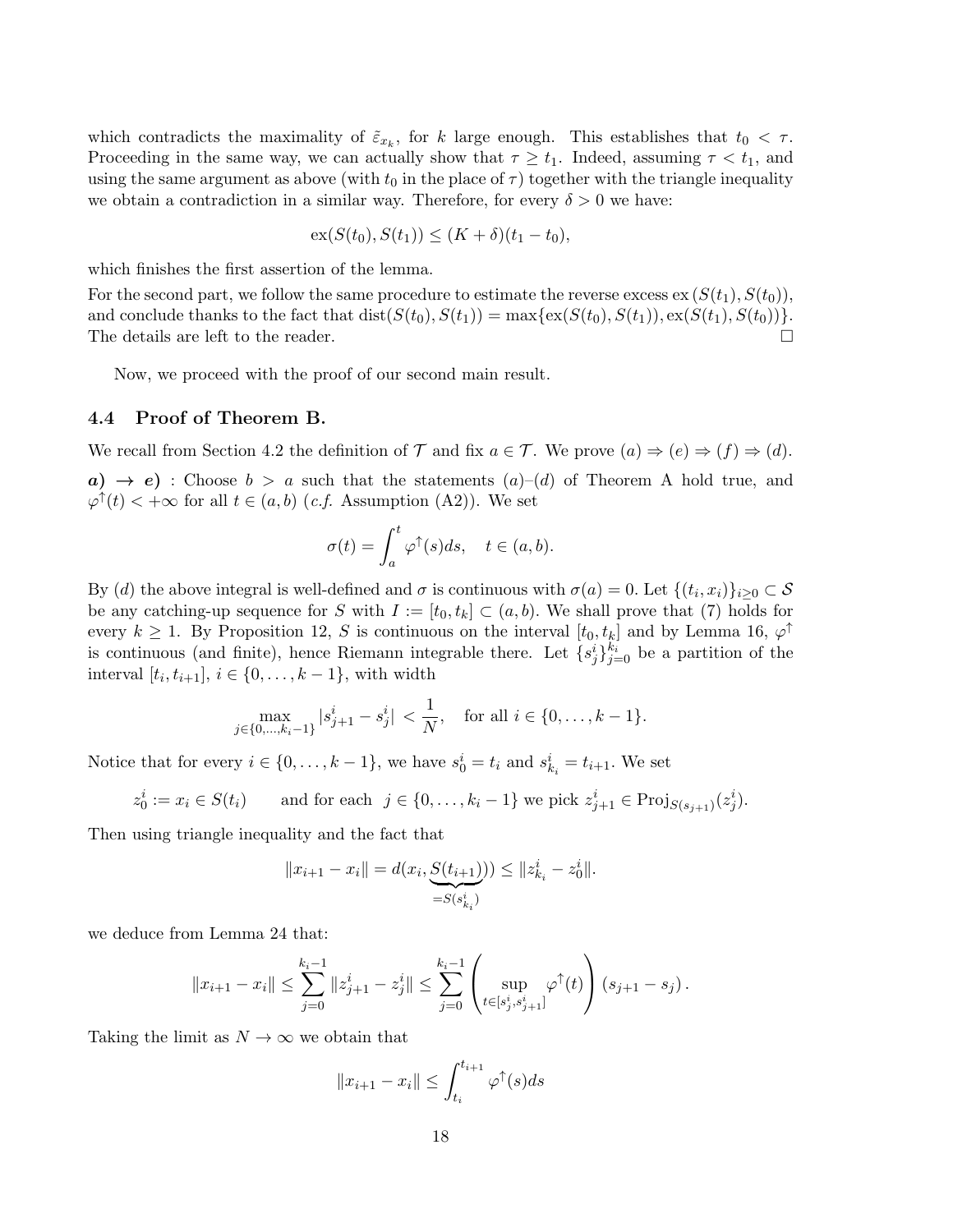and consequently,

$$
\sum_{i=0}^{k-1} ||x_{i+1} - x_i|| \le \int_{t_0}^{t_k} \varphi^{\uparrow}(t) dt = \sigma(t_k) - \sigma(t_0).
$$

 $e) \rightarrow f$ ): It follows directly by taking  $M = \sigma(b)$ .

 $f \rightarrow d$ ): Let  $b > a$  and  $M > 0$  be given by statement  $(f)$ . By  $(A2)$ – $(A3)$ , shrinking b if necessary, we may assume that  $\varphi^{\uparrow}(t) < \infty$ , for all  $t \in (a, b)$  and  $\partial S$  is continuous on  $(a, b)$ . Notice that for any compact interval  $[c, d] \subset (a, b)$ , the function  $\varphi^{\uparrow}$  is continuous and finite on  $[c, d]$ , therefore Riemann integrable. We shall prove that its integral is bounded by  $M$  (independently of the values of  $c$  and  $d$ ).

To this end, let  $t_0 \in [c, d]$  and  $N \in \mathbb{N}$ . By compactness, there exists  $x \in S(t_0)$  such that  $||D^*S(t_0,x)||^+ = \varphi^{\uparrow}(t_0).$  If  $\varphi^{\uparrow}(t_0) < \frac{1}{N}$  $\frac{1}{N}$ , we set  $t_1 := \min\{t_0 + \frac{1}{N}\}$  $\frac{1}{N}, d$ ,  $x_0 = x$  and  $y_0 \in$ Proj $s(t_1)(x_0)$ . Observe that

$$
||x_0-y_0||\geq 0\geq (t_1-t_0)\left(\varphi^{\uparrow}(t_0)-\frac{1}{N}\right).
$$

If  $\varphi^{\uparrow}(t) \geq \frac{1}{N}$  $\frac{1}{N}$ , by Proposition 23, since calm<sup> $\uparrow S(t,x) = \varphi^{\uparrow}(t)$ , there are  $x_0 \in S(t_0)$  and  $t_1 \in$ </sup>  $(t_0, \min\{t_0 + \frac{1}{N}\})$  $(\frac{1}{N},b)$  such that any  $y_0 \in \text{Proj}_{S(t_1)}(x_0)$  satisfies

$$
||x_0-y_0|| \ge (t_1-t_0)\left(\varphi^{\uparrow}(t_0)-\frac{1}{N}\right).
$$

Using transfinite induction we obtain an increasing net  $\{t_\lambda\}_{\lambda\leq\Lambda}\subset[c,d]$  indexed over a countable ordinal  $\Lambda$ , such that  $t_0 = c$ ,  $t_\Lambda = d$ ,  $0 < t_{\lambda+1} - t_\lambda \leq 1/N$  for all  $\lambda < \Lambda$ , and for any limit ordinal  $\alpha \leq \Lambda$ ,  $t_{\alpha} = \sup\{t_{\lambda} : \lambda < \alpha\}$ . Also, we get a net  $\{(x_{\lambda}, y_{\lambda})\}_{\lambda \leq \Lambda}$  such that  $x_{\lambda} \in S(t_{\lambda})$ ,  $y_{\lambda} \in \mathrm{Proj}_{S(t_{\lambda+1})}(x_{\lambda})$  and

$$
||x_{\lambda} - y_{\lambda}|| \ge (t_{\lambda+1} - t_{\lambda}) \left(\varphi^{\uparrow}(t_{\lambda}) - \frac{1}{N}\right)
$$
, for all  $\lambda < \Lambda$ .

For every finite subset  $F \subset \Lambda$  we have

$$
\sum_{\lambda \in F} ||x_{\lambda} - y_{\lambda}|| \ge \left(\sum_{\lambda \in F} (t_{\lambda+1} - t_{\lambda}) \varphi^{\uparrow}(t_{\lambda})\right) - \frac{d - c}{N}.
$$

Since  $\{(t_\lambda, x_\lambda), (t_\lambda, y_\lambda): \lambda \in F\}$  is a subsequence of a piecewise catching-up sequence for S, taking the supremum over all finite families F of  $\Lambda$  we get

$$
M \geq \sum_{\lambda < \Lambda} \|x_{\lambda} - y_{\lambda}\| \geq \left(\sum_{\lambda < \Lambda} (t_{\lambda+1} - t_{\lambda}) \varphi^{\uparrow}(t_{\lambda})\right) - \frac{d - c}{N}.
$$

Taking the limit as  $N$  goes to infinity we obtain:

$$
M \ge \int_c^d \varphi^\uparrow(t) dt.
$$

Since the above is independent of the interval  $[c, d]$ , we deduce that  $\varphi^{\uparrow}$  is integrable on  $(a, b)$ .

Acknowledgements. The first author thanks J. Bolte (Toulouse) for useful discussions which originated this work.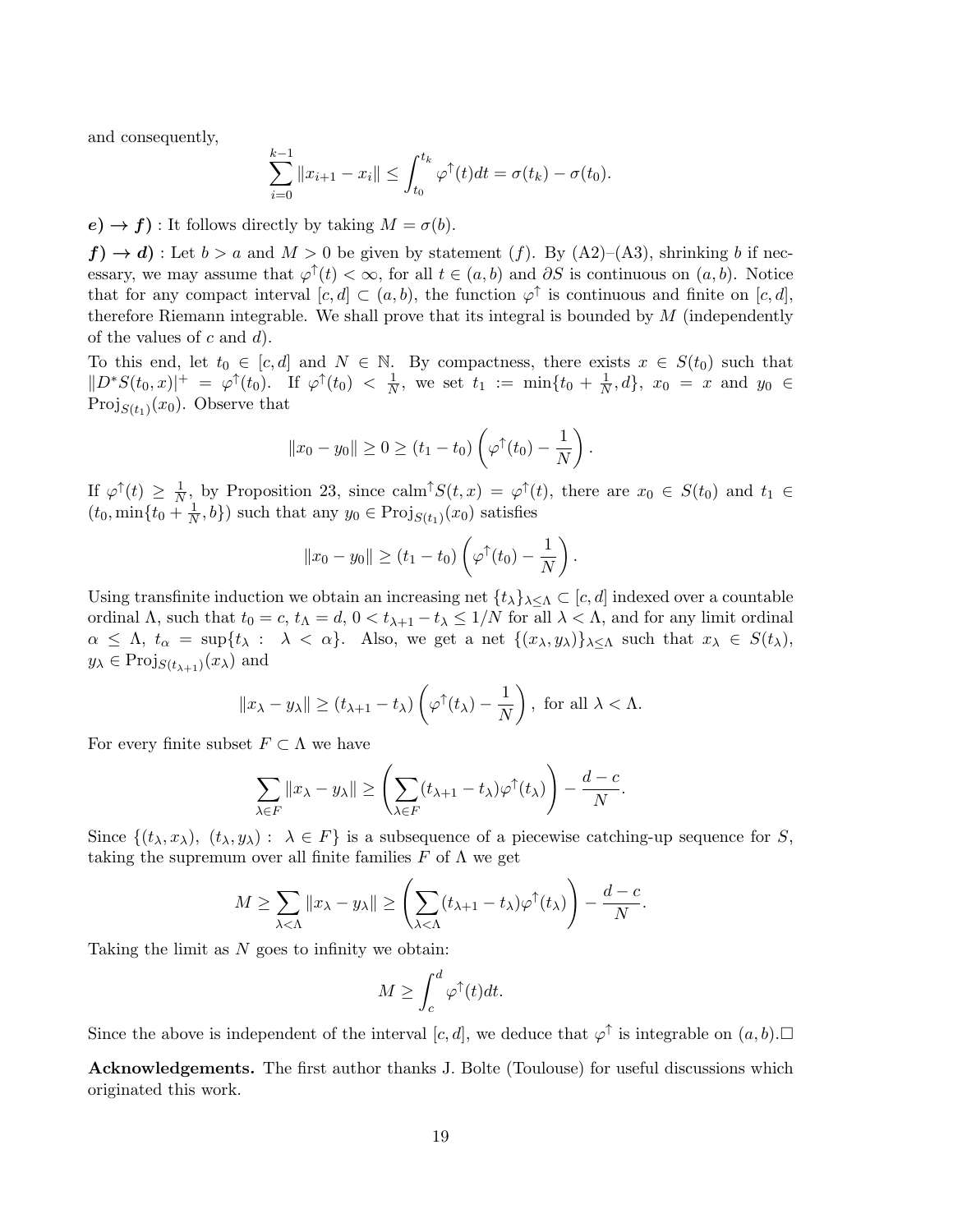## References

- [1] J. Bolte, A. Daniilidis, A. Lewis, The Lojasiewicz inequality for nonsmooth subanalytic functions with applications to subgradient dynamical systems, SIAM J. Optim. 17 (2007), 1205–1223.
- [2] J. Bolte, A. Daniilidis, A. Lewis, M. Shiota, Clarke subgradients of stratifiable functions, SIAM J. Optim. 18 (2007), 556–572.
- [3] J. BOLTE, A. DANIILIDIS, O. LEY, L. MAZET, Characterizations of Lojasiewicz inequalities: subgradient flows, talweg, convexity, Trans. Amer. Math. Soc. 362 (2010), 3319–3363.
- [4] S. Cobzas, Functional analysis in asymmetric normed spaces, Springer Science & Business Media, 2012.
- [5] G. Colombo, V. Goncharov, The sweeping processes without convexity. Set-Valued Anal. 7 (1999),  $357-374$ .
- [6] G. Colombo, C. Kozaily, Existence and uniqueness of solutions for an integral perturbation of Moreau's sweeping process. J. Convex Anal. 27 (2020), 229–238.
- [7] G. COLOMBO, M. MONTEIRO, Sweeping by a continuous prox-regular set. *J. Diff. Eq.* 187 (2003), 46–62.
- [8] R. CORREA, D. SALAS, L. THIBAULT, Smoothness of the metric projection onto nonconvex bodies in Hilbert spaces. J. Math. Anal. Appl. 457 (2018), 1307–1332.
- [9] A. DANIILIDIS, D. DRUSVYATSKIY, Sweeping by a tame process, Ann. Inst. Fourier 67 (2017), 2201–2223.
- [10] A. Daniilidis, J.-M. Supelcre, F. Venegas M., Asymmetric free spaces and canonical asymmetrizations, Studia Matematica 261 (2021) (in press).
- [11] K. KURDYKA, On gradients of functions definable in o-minimal structures, Ann. Inst. Fourier 48 (1998), 769–783.
- [12] B. Georgiev, N. Ribarska, On sweeping process with the cone of limiting normals. Set-Valued Var. Anal. 21 (2013), 673–689.
- [13] R. Henry and J. Outrata, A subdifferential condition for calmness of multifunctions. J. Math. Anal. Appl. 258 (2001), 110–130.
- [14] A. JOURANI, E. VILCHEZ, Positively  $\alpha$ -far sets and existence results for generalized pertubed sweeping processes. J. Convex Anal.  $23$  (2016), 775–821.
- [15] S. LOJASIEWICZ, Une propriété topologique des sous-ensembles analytiques réels. Colloques Internationaux du CNRS. Les equations aux dérivées partielles, vol 117, ed. B. Malgrange (Paris 1962), Publications du CNRS, Paris, 1963.
- [16] S. Lojasiewicz, Sur les trajectoires du gradient d'une fonction analytique, Seminari di Geometria (Bologna 1982/83), Università degli Studi di Bologna, Bologna (1984), 115–117.